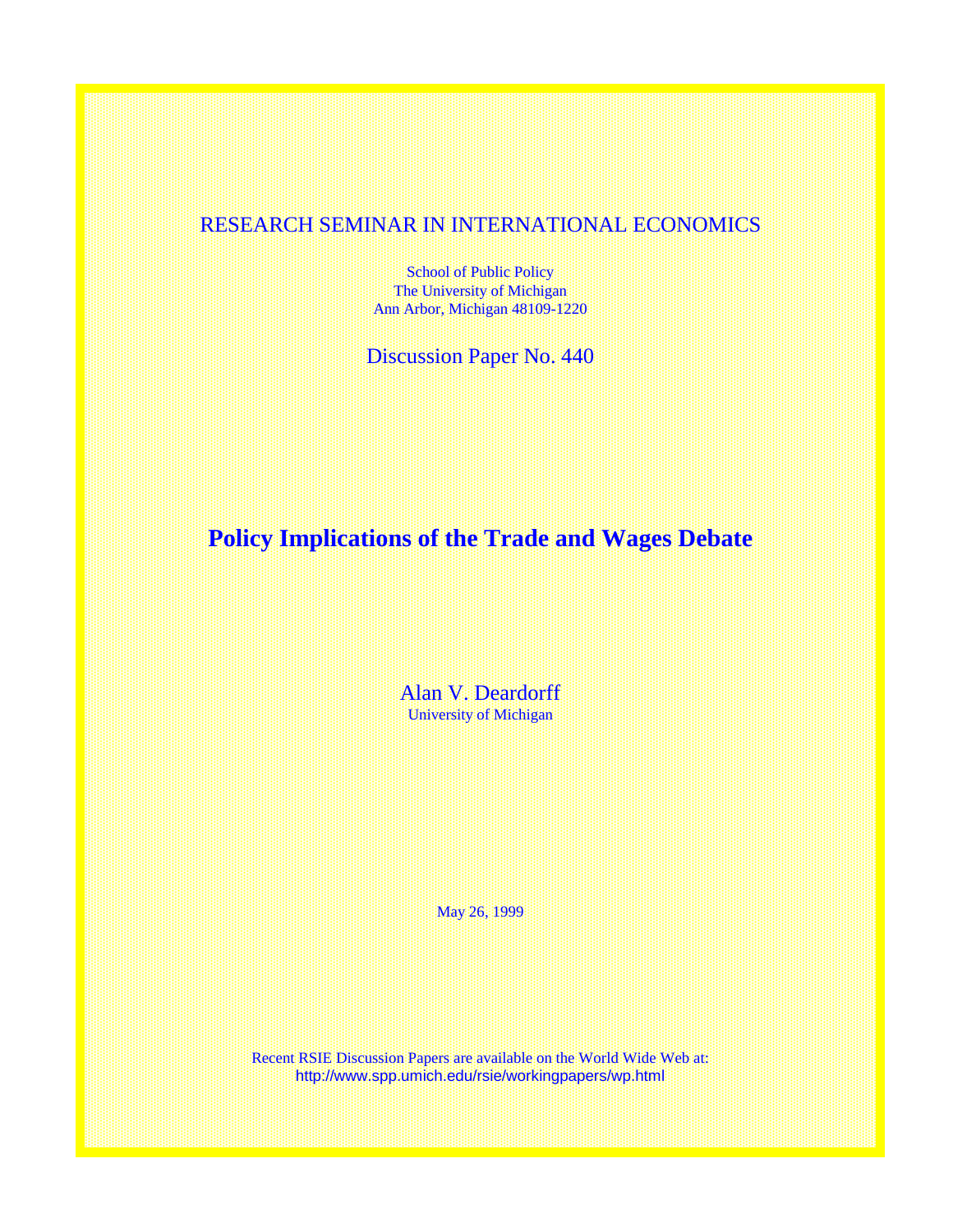## **Policy Implications of the Trade and Wages Debate**

**Alan V. Deardorff**

## **The University of Michigan**

Presented at the Conference on Trade and Labour Market Adjustment, Centre for Research on Globalisation and Labour Markets, University of Nottingham March 27-28, 1999

May 26, 1999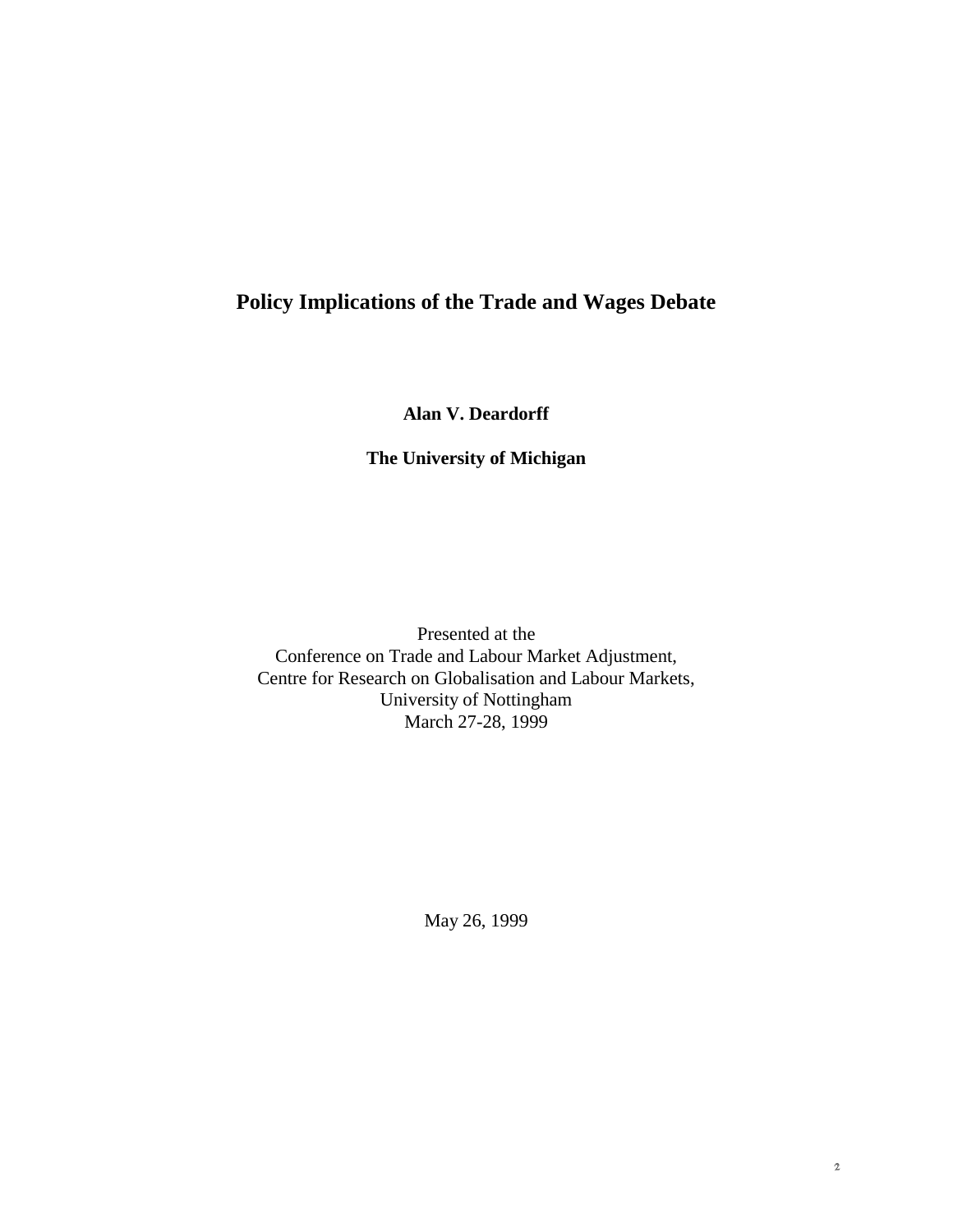#### **ABSTRACT**

## **Policy Implications of the Trade and Wages Debate**

### **Alan V. Deardorff**

#### **The University of Michigan**

This paper examines the choice of policies to redistribute income in response to an increase in inequality caused by a rise in the differential wage paid to skilled labor compared to unskilled labor. The main issue is whether the appropriate policy response depends on the cause of the increased differential. In particular, should policies respond any differently if the rising differential is due to "trade" – shorthand for greater openness in global markets and/or greater participation in those markets by developing countries abundantly endowed with unskilled labor – or due to technological changes that have favored skilled labor over unskilled labor. The analysis is conducted within the context of a two-sector Heckscher-Ohlin trade model augmented to allow endogenous determination of the level of skill. Utility possibility frontiers are constructed for various policies, then shifted as a result of changes in trade and technology. The conclusion is that the usual trade economists' argument against the use of trade policies applies in this context as well, regardless of the source of the worsening income distribution. If trade is the best available tool for dealing with a trade-induced increase in inequality, then trade policy will also be best for dealing with inequality induced by technology. But more likely, the preferred policy will be a tax/subsidy focused more directly on factors employed, and this preference too will hold regardless of the relative contributions of trade and technology to causing the problem being addressed.

**Keywords:** Trade and Wages **Correspondence:** Inequality

**JEL Subject Code:** F13 Commercial Policy Department of Economics D3 Distribution University of Michigan

Alan V. Deardorff Ann Arbor, MI 48109-1220

Tel. 313-764-6817 Fax. 313-763-9181 E-mail: alandear@umich.ed http://www.econ.lsa.umich.edu/~alandear/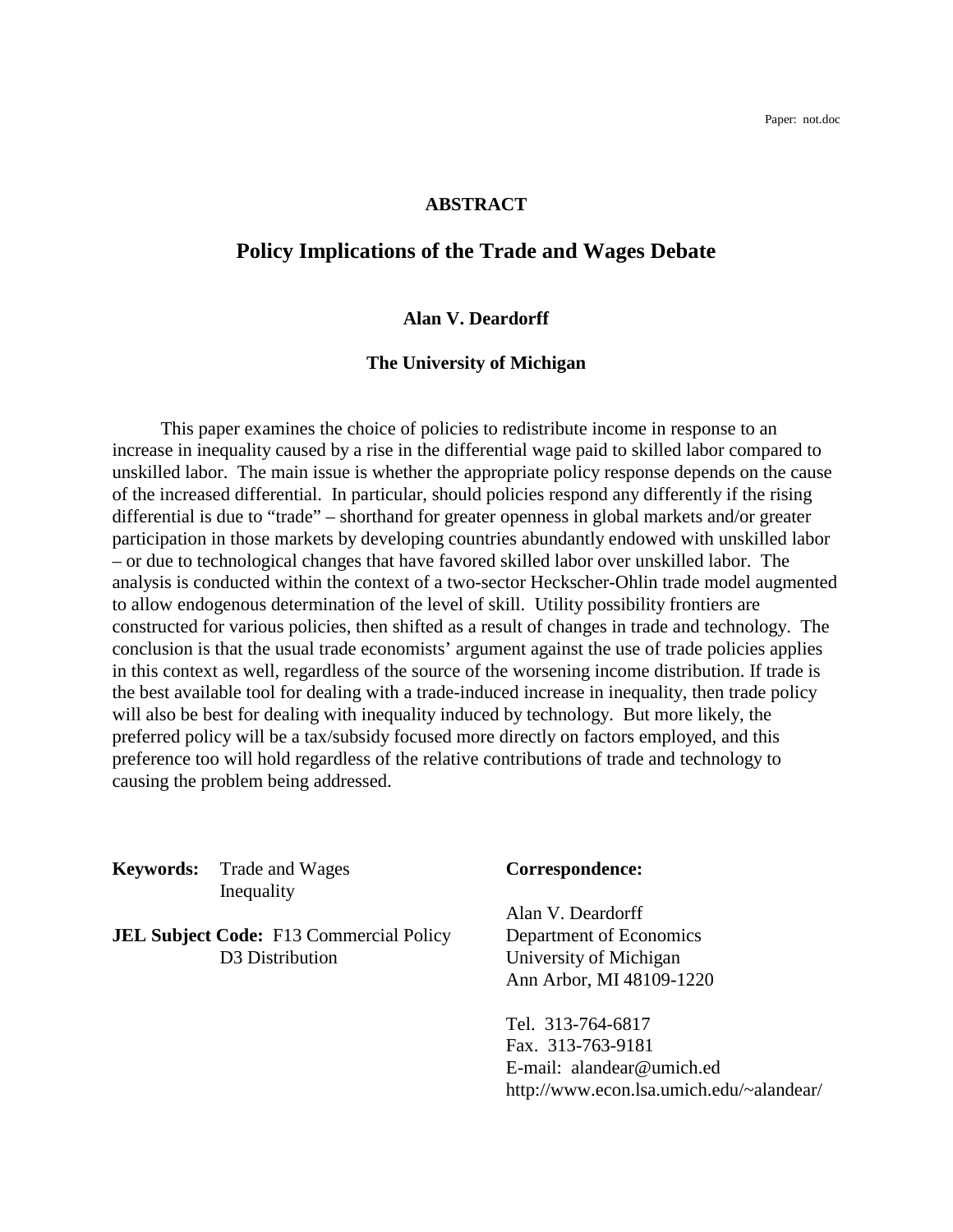## **Policy Implications of the Trade and Wages Debate \***

**Alan V. Deardorff The University of Michigan**

#### **I. Introduction**

 $\overline{a}$ 

For the last ten years or so there has been a lively debate among trade and labor economists in America regarding "trade and wages." The issue is the extent to which "trade" has been the cause of the increasing skill differential in the U.S. economy. A parallel issue has occupied European economists, where, on the continent at least, the symptom to be explained has been changes not so much in relative wages but in unemployment. In both cases, "trade" is shorthand for increasing competition with lowskilled labor in global markets, due to a combination of global trade liberalization and growth of the labor-abundant countries, especially in Asia.

Among several alternatives to trade as causes for these changes in labor markets, the most prominent is "technology," that is, technological progress that has been biased in favor of skilled labor, either within industries or across industries. The outcome of that debate, it seems, is a near consensus that trade has indeed been a significant cause of these labor market changes, but also that it has been less important quantitatively than other causes, and most likely less important than technology. In spite of that consensus,

<sup>\*</sup> I have benefited from conversations on the topic of this paper with numerous colleagues here at Michigan, including Gordon Hanson, Jim Levinsohn, Bob Stern, and David Weinstein. I have also benefited from the comments of David Autor, John Jackson, Ed Leamer and participants at both the Nottingham conference and a seminar at Michigan.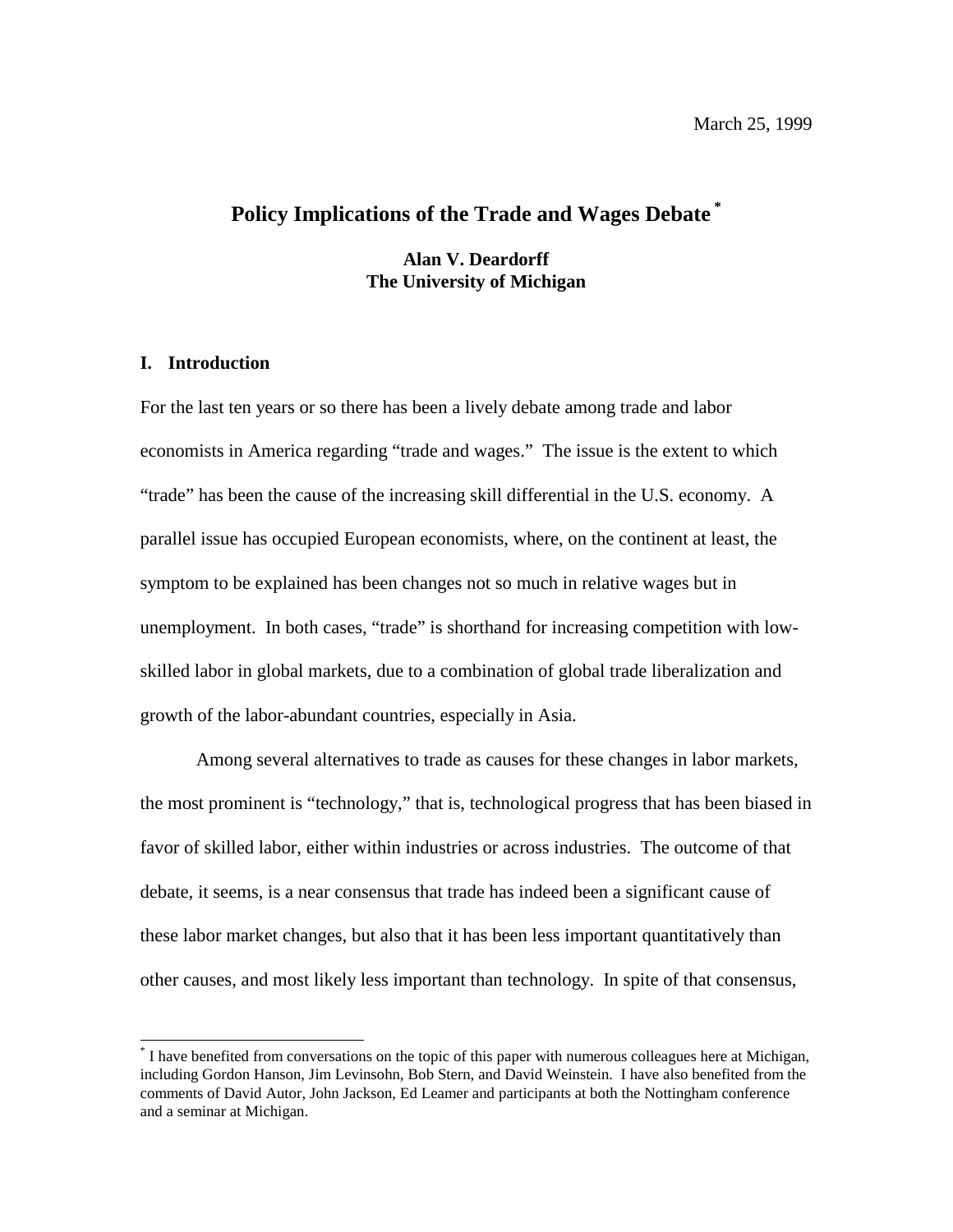the debate continues over the appropriate methodology to use for drawing these conclusions.<sup>1</sup> In this paper, however, I want to ask a different question: Does it really matter for policy whether trade or technology (or something else) is the cause?

This is a question that I have already touched on elsewhere, in Deardorff (1998). There I primarily merely stated the usual trade economist's argument against restricting trade as a first-best policy, and then noted that this argument holds regardless of whether labor markets have been impacted by changes in trade or by changes in technology. My argument here will be the same, but somewhat more formal. I will lay out a simple explicit model of trade and income distribution in which it is possible to examine the effects on income distribution of both trade and technology, as well as of certain policies to redistribute income. The point will be to show that while the socially optimal level of policy for redistributing income certainly changes when trade or technology worsens the income distribution, neither the choice of which policy is best to use, nor the decision of whether to use it at all, really depends upon the cause. Thus if it is true that trade has caused a certain worsening of the income distribution, the optimal policy response will be the same as if technology has caused the same worsening.

In particular, like most trade economists I will argue against the use of trade policies to solve the problem, on the grounds that better policies exist. Thus in normal circumstances, even if trade were the cause of a need for greater efforts at redistribution, these efforts should not take the form of restricting trade, even though this might be a workable second-best policy. And if for some reason trade restrictions are the best available policy for redistribution, the case for using them would be just as strong if

 $\overline{a}$ 

<sup>&</sup>lt;sup>1</sup> See Leamer (2000) and the responses by Deardorff (2000) and Krugman (2000).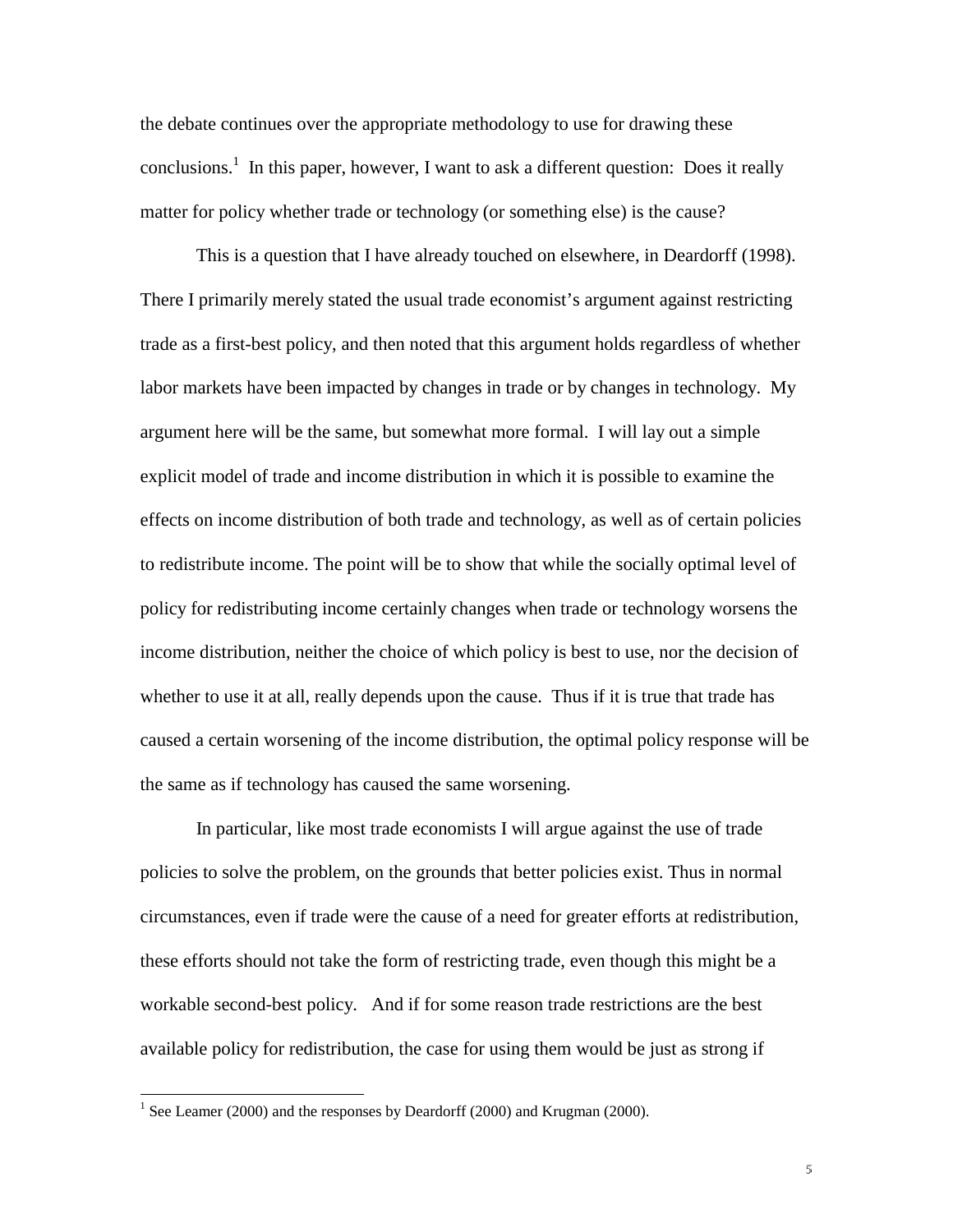technology were the source of increased inequality. In short, the cause does not matter for the cure.

In what follows I will first, in section II, lay out the model that I will use to address these issues. This is just a minor extension of the usual 2-sector, 2-factor Heckscher-Ohlin (H-O) trade model, extended to allow heterogeneous workers to choose whether or not to become skilled. As I have shown in Deardorff (1997), this model incorporates an interaction between trade and income distribution that causes some redistribution policies to affect trade. Here I will use the model to identify optimal redistribution policies, in section III, and how these are altered by changes in trade and technology in section IV. Section V concludes.

### **II. The Model<sup>2</sup>**

The model builds upon the standard 2-factor, 2-good H-O structure with perfect competition. The two factors are skilled and unskilled labor, which are assumed to be imperfect substitutes in the production of both goods. One of the goods, *X*, uses skilled labor relatively intensively compared to good *Y*. Given the endowments of the two factors (to be determined endogenously below), the model can be analyzed with the familiar Lerner-Pearce diagram as in almost any modern textbook on international trade.

The number of workers in a country is fixed at a number, *L*, that is large enough so that I can treat it as continuous. Each of these workers can be thought of as innately unskilled, but capable of acquiring skill by giving up some fixed amount of their own time. Workers are heterogeneous, some able to acquire a great deal of skill through this

 $\overline{a}$ 

 $2$  This section draws heavily on Deardorff (1997).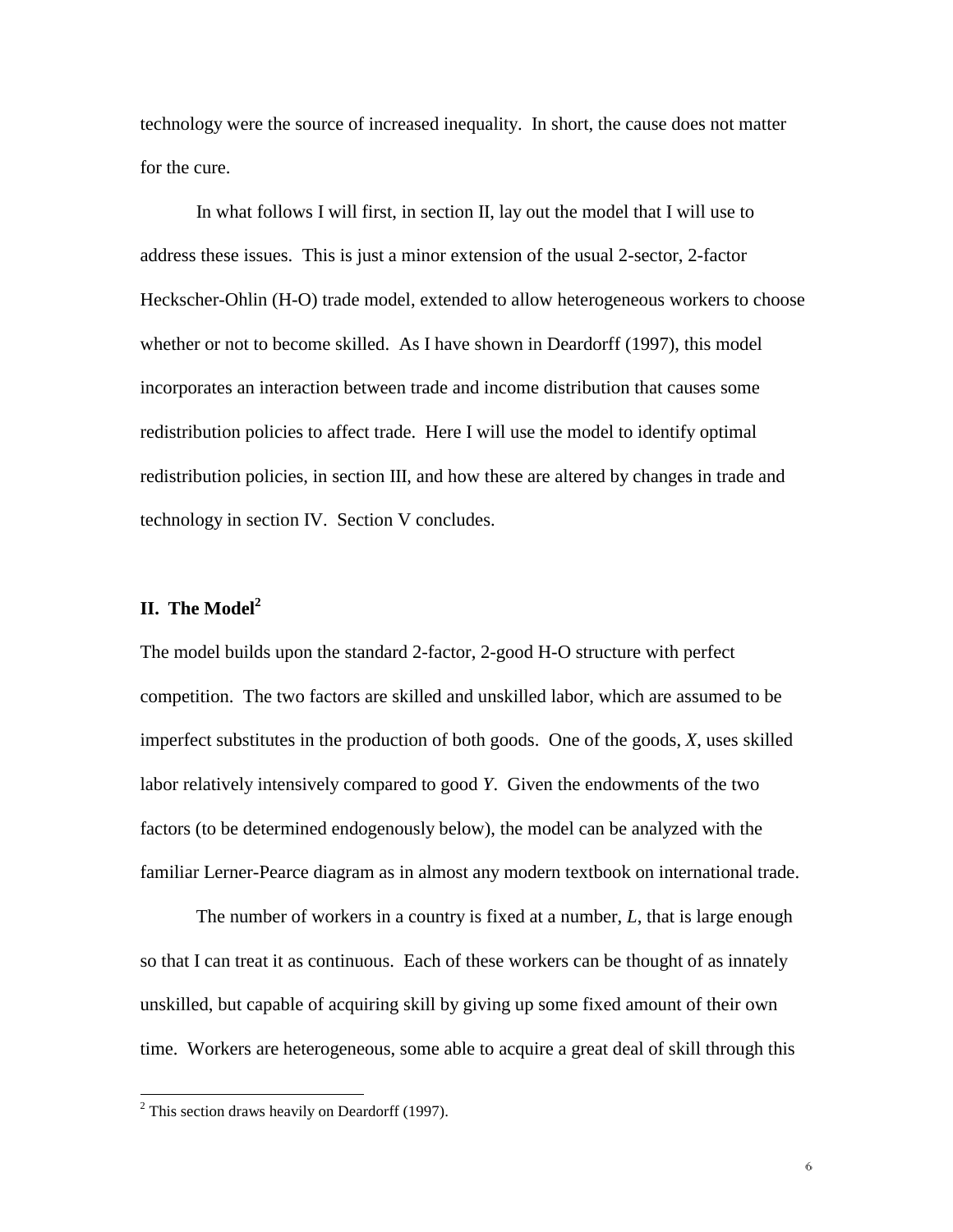process, others not, with the amount of skill that they can acquire distributed continuously over the population, representing their diverse abilities. The model is static, but one can think of each worker as living a fixed lifetime, then being replaced when they die with another worker with the same ability and who must make anew the choice of whether to acquire skill or not. The distribution of births/deaths is constant over time, so that at any moment there is a constant flow of new workers coming on the scene. The distribution of ability across new workers also remains constant over time.

If a new worker chooses to remain unskilled, then she<sup>3</sup> will supply one unit of unskilled labor over her lifetime and earn the unskilled wage *wu*. For worker *i* to become skilled, the only resource she requires is her own time, and the result is that she acquires an amount of skill  $S_i$  that is available to her over the remainder of her life.<sup>4</sup> It is this number,  $S_i$ , that is taken as given by worker *i*, and that is distributed unequally across the population. The market will determine a wage per unit of skill, *ws*, which I will call the skilled wage, even though it is not paid per person and therefore should not be compared to  $w_u$ . It follows that worker *i* will earn an income of  $w_s S_i$  over her lifetime if she chooses to become skilled.

The decision to acquire skill depends, then, simply on the comparison of  $w_s S_i$  with  $w_{\mu}$ . It may seem that a unit of skilled labor should be paid more than unskilled labor, and this is true (that is, presumably  $w_s > w_u$ ), but because of the time spent in skill acquisition the fraction of their lives that skilled workers are paid this higher wage is smaller than

 $\overline{a}$ 

 $3$  It seems customary these days to let the economic actors in our models be female. I am not entirely comfortable with that custom, especially, as here, in models where the workers are actually sexless and far less interesting than the female pronoun in real life would connote. But I made these workers male in Deardorff (1997), so in fairness, I hope, I make them female here.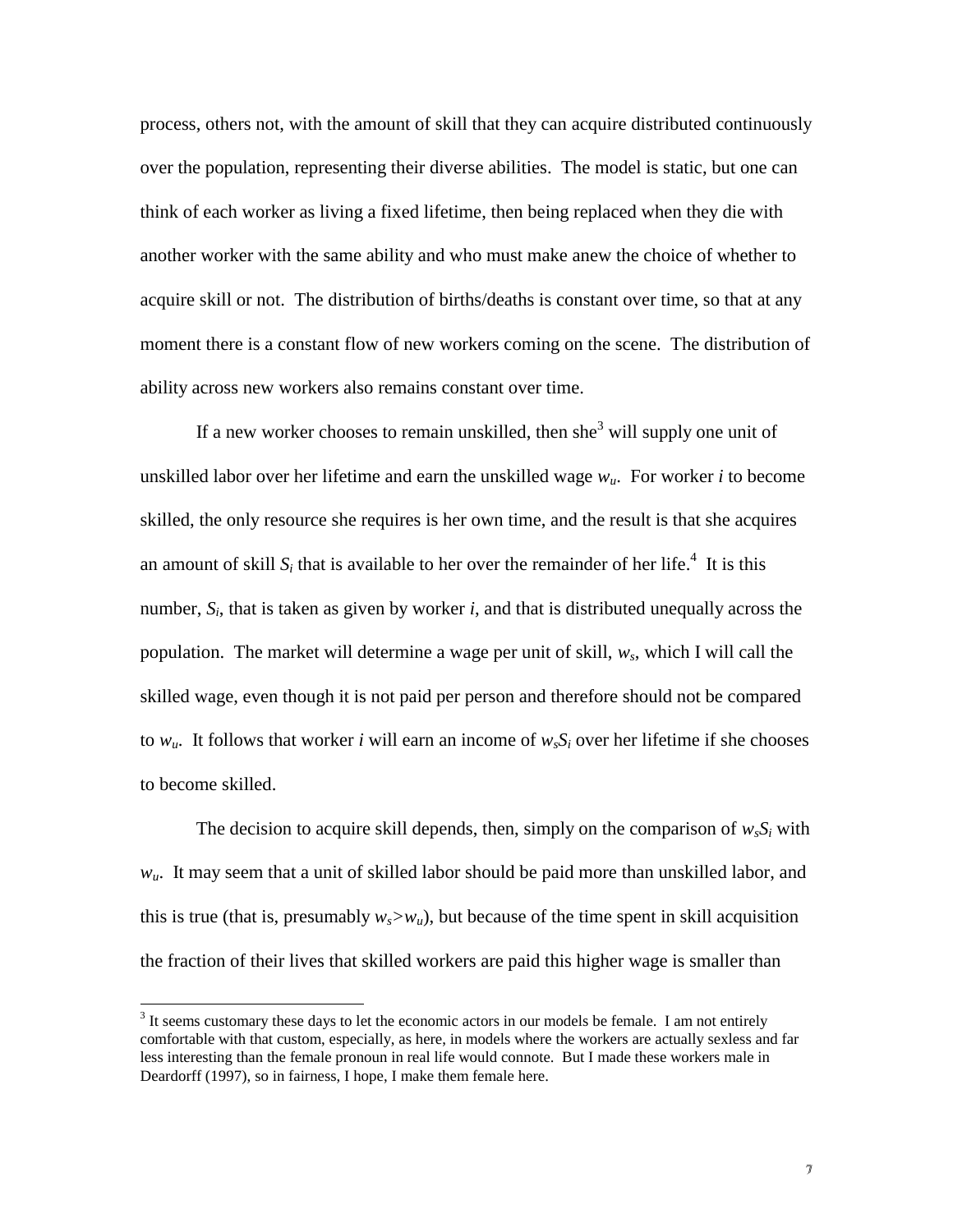one. Since  $S_i$  is that fraction multiplied by the level of skill acquired, it too will be less than one for some workers who are not able to acquire very much skill. Such workers will opt to remain unskilled.

Given a pair of market-determined wages,  $w_s$  and  $w_u$ , then, workers with low ability will remain unskilled, while workers of high ability will become skilled, the dividing line being at

$$
S_{\hat{i}} = \frac{w_u}{w_s} \tag{1}
$$

That is, the marginal worker,  $\hat{i}$ , will earn a lifetime income just equal to what they could have earned remaining unskilled. Clearly I am ignoring discounting here, which would complicate matters only slightly.

The distribution of income that emerges from this simple model has all workers of low ability earning the same low lifetime wage, *wu*, while workers of high ability, because their skill levels differ, earn different lifetime incomes all of which are higher than *wu*. In the model, ability matters only for the return on skill acquisition, not for the unskilled worker's productivity on the job, and that is why they all earn the same. This is not enough diversity for realism, but it suffices to incorporate the incentive effects that will distinguish at least some policies for redistribution. That is, policies that change the relative wages of skilled and unskilled workers in (1) will change some workers' choice of whether to become skilled or not, and will therefore alter the economy's "endowment" of factors, its production and trade, and its total income.

 <sup>4</sup>  $<sup>4</sup>$  It does not matter how long this process of skill acquisition takes, since a longer time would merely mean</sup> that  $S_i$  is concentrated over a shorter period.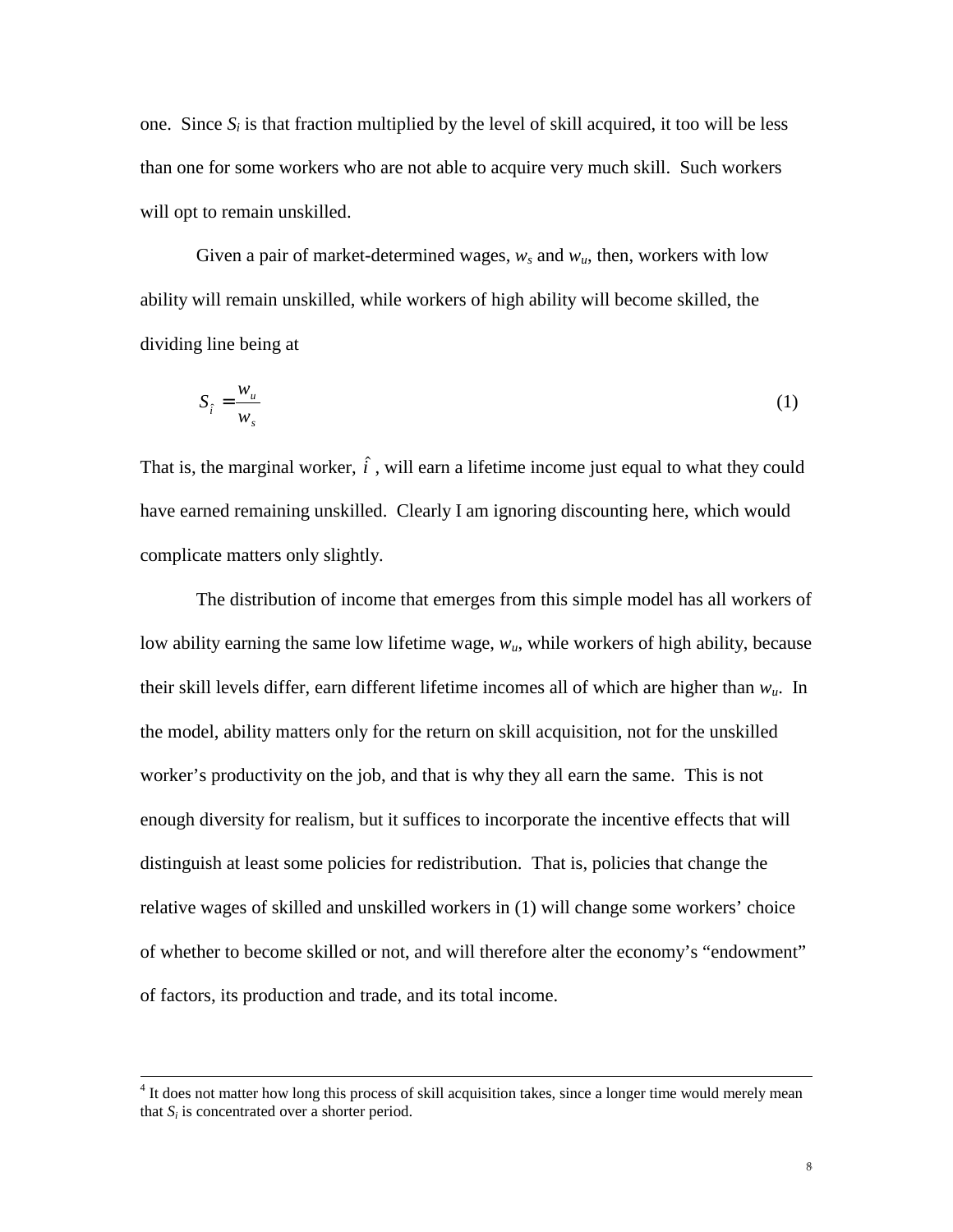Once trained, all workers work the same amounts, and there is no alternative for leisure. This means that another margin for choice that might respond to income redistribution policies is omitted, so that the range of redistribution policies that will be considered below is correspondingly limited. In particular, a simple proportional income tax, because it does not change relative wages, will not here introduce any distortion into worker choice, as it would if they could substitute leisure for work.

Figure 1 shows the tradeoff that these assumptions imply between skilled and unskilled labor for the economy as a whole, and the corresponding wages. In the top panel, curve *MEL* shows the "endowment possibilities" for skilled and unskilled labor. Since each unit of labor can provide a unit of unskilled labor if it does not acquire skill, the maximum amount of unskilled labor is *L*. If some workers do choose to acquire skill, it will be those with the greatest ability, and (minus) the slope of the curve as it rises to the left from *L* is therefore the skill per worker acquired by the most able individual. As we move to the left along the curve, less and less able individuals opt for skill, and the curve therefore flattens out. At the vertical intercept, all workers acquire skill and the slope there reflects the ability of the least able. Various points along the horizontal axis from *O* to *L* therefore represent the individuals in the economy, ordered least able to most able from left to right.

Now introduce wages of skilled and unskilled labor determined by the market. In the lower panel, the horizontal line *CED* at  $y_u = w_u$  represents the lifetime income that a worker can get by remaining unskilled, and this is the same for all individuals. Curve *AEB*, in contrast, shows the income that these same individuals can earn if they become skilled, starting low for the least able and rising to the right. This income is just  $w_sS_i$ , and

 $\mathbf 9$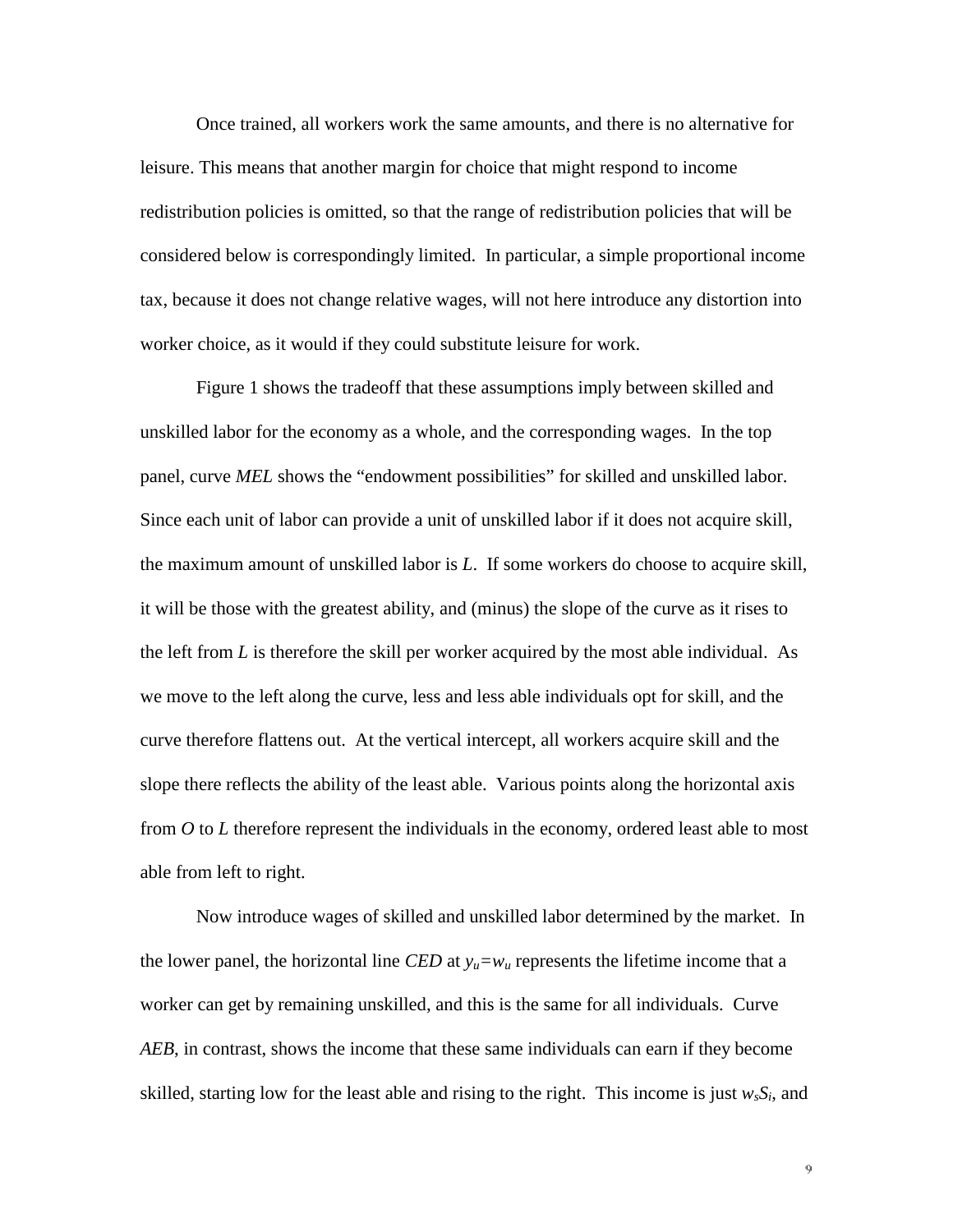it is therefore equal to the given wage  $w_s$  multiplied by (minus) the slope of the curve *MEL* above it. Workers choose the highest of these two incomes, and therefore all workers above  $\hat{U}$  become skilled. This corresponds to point *E* in the upper panel, which is the tangency between the endowment possibility curve and a downward-sloping factor price line with slope  $w_u/w_s$ , as shown. Note that the choice by individuals maximizes the value, at these factor prices, of the endowment point selected for the country.

The bottom panel shows the complete income distribution in the economy. Unskilled workers, on the left, all earn the same income, *yu*. Skilled workers earn more, as shown by the rising curve. Thus the income distribution is unequal. Furthermore, those with the highest incomes are not working harder, as they would for example in Leamer's (1996) model of effort. They are simply lucky, having arrived in the world with higher levels of ability. The market rewards them for this, in part as a mechanism to induce them to use that ability to acquire high levels of productive skill. But a side effect of that mechanism is that incomes are unequal, solely as an accident of birth.

The extent of this inequality depends directly on the two wages. Assuming that all individuals share the same tastes in their roles as consumers and that they face the same prices,<sup>5</sup> a rise in the skilled wage relative to the unskilled wage,  $w_s/w_u$ , will increase inequality by raising the incomes of all those who would already have opted to become skilled. Further, it will induce those unskilled workers nearest the margin  $\hat{i}$  to become skilled after all, and to raise their incomes too above  $y_u$ . Meanwhile the less able

<sup>&</sup>lt;sup>5</sup> Not a realistic assumption, of course, but probably of second order importance compared to the wages themselves.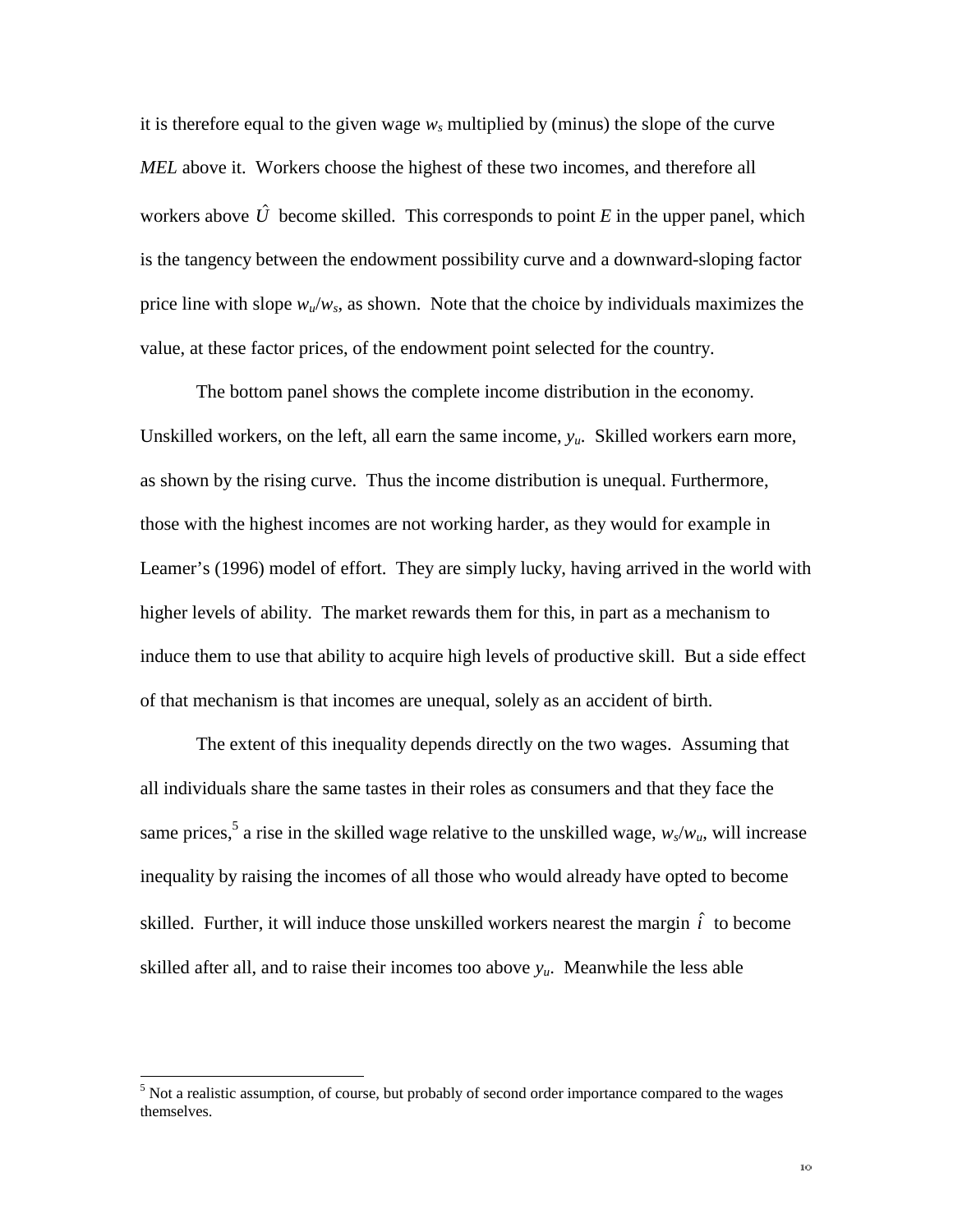unskilled workers fall relatively further behind their skilled (and now more numerous) colleagues. By any measure, the income distribution has become more unequal.

Figure 1 does not determine these wages, but the rest of the model – the H-O part – does. Let the country be small and open, so that prices of goods are determined exogenously in world markets. Then as long as factor endowments, now endogenous, are within the H-O diversification cone, goods prices will determine factor prices *a la* factor price equalization (FPE).

Figure 2 incorporates the familiar Lerner-Pearce diagram of H-O trade theory into the top panel of Figure 1. Solid curves  $X=1/p_x$  and  $Y=1/p_y$  are unit value isoquants for the two goods, incorporating both their technologies and the prices of the goods taken from world markets. Absent factor-intensity reversals, their common tangent, CD, defines the unique factor prices and factor ratios that are consistent with producing both goods at these prices. The factor ratios,  $s_x$  and  $s_y$ , define the diversification cone.

In the same figure, the solid curve *MEL* is the endowment possibility curve from Figure 1, and a line parallel to the common tangent, CD, now determines which factor endowment will be chosen in equilibrium by individuals deciding on skill acquisition. Point *E* is that endowment, and it can now be used together with the factor ratios to determine allocations of the factors to the two industries, at points *A* and *B*. Point *E* determines, together with the origin of the diagram, the corners of a standard Edgeworth production box leading to these allocations, although I omit the sides of the box to avoid additional clutter.

Figure 2, expanded to include also the lower panel of Figure 1, can and will be used below to work out the effects of various exogenous changes in the model on income

 $111$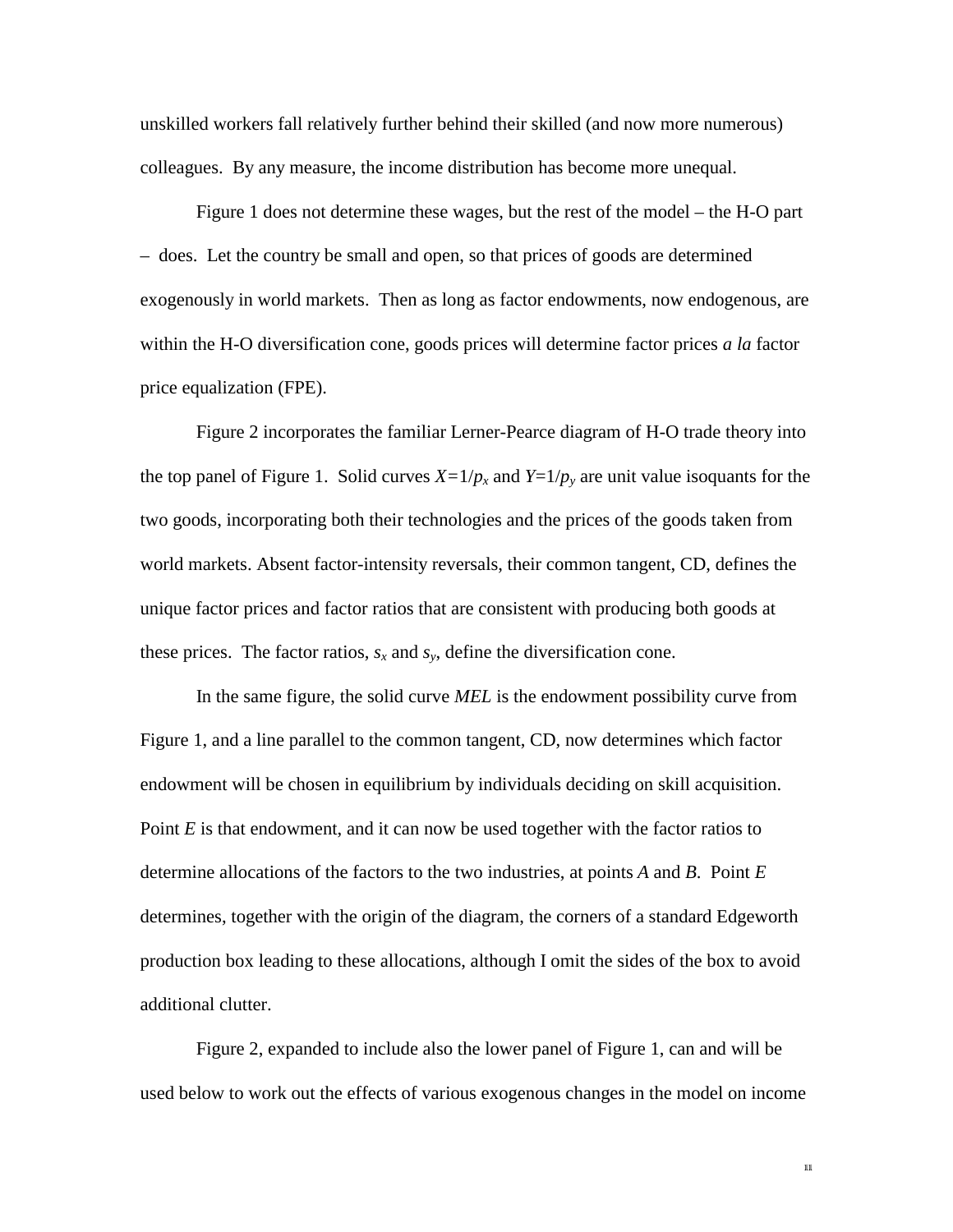distribution, as well as on the more familiar variables of the H-O model. As a simple example, I note in passing that mere enlargement of a country will not change the proportions of anything, unless the economy is or becomes large enough to matter for world prices. That is, suppose that a country's population become larger, the distribution of abilities across that population remaining the same. This will expand the endowment possibility curve outward also in proportion and leave the tangency with the factor price line on the same (undrawn) ray from the origin as point *E*. The result will be exactly the same distribution of income as before, but with proportionally more people at each income.

However, if such a country is large enough to affect world prices, then this expansion will matter after all. At unchanged prices the country's supplies, demands, and quantities traded all increase in the same proportion. This increases the supply of its export good on world markets, as well as the demand for its import good, and prices will move against it. We cannot tell from Figure 2 which good is exported, but the resulting price change will change factor prices against the factor used intensively in its production. Suppose, for example, that this was a country with an abundance of ability and therefore an (endogenous) abundance of skilled labor. Then it will have exported the skillintensive good *X* prior to the expansion. The price of good *X* will therefore fall on world markets, as will the relative (and real) wage of skilled labor. Working through the rest of the model, income distribution will become more equal.

More relevant to the current discussion is the opposite case, however, of expansion by a low-ability, low-skill country. This will cause the price of the unskill-

 $12$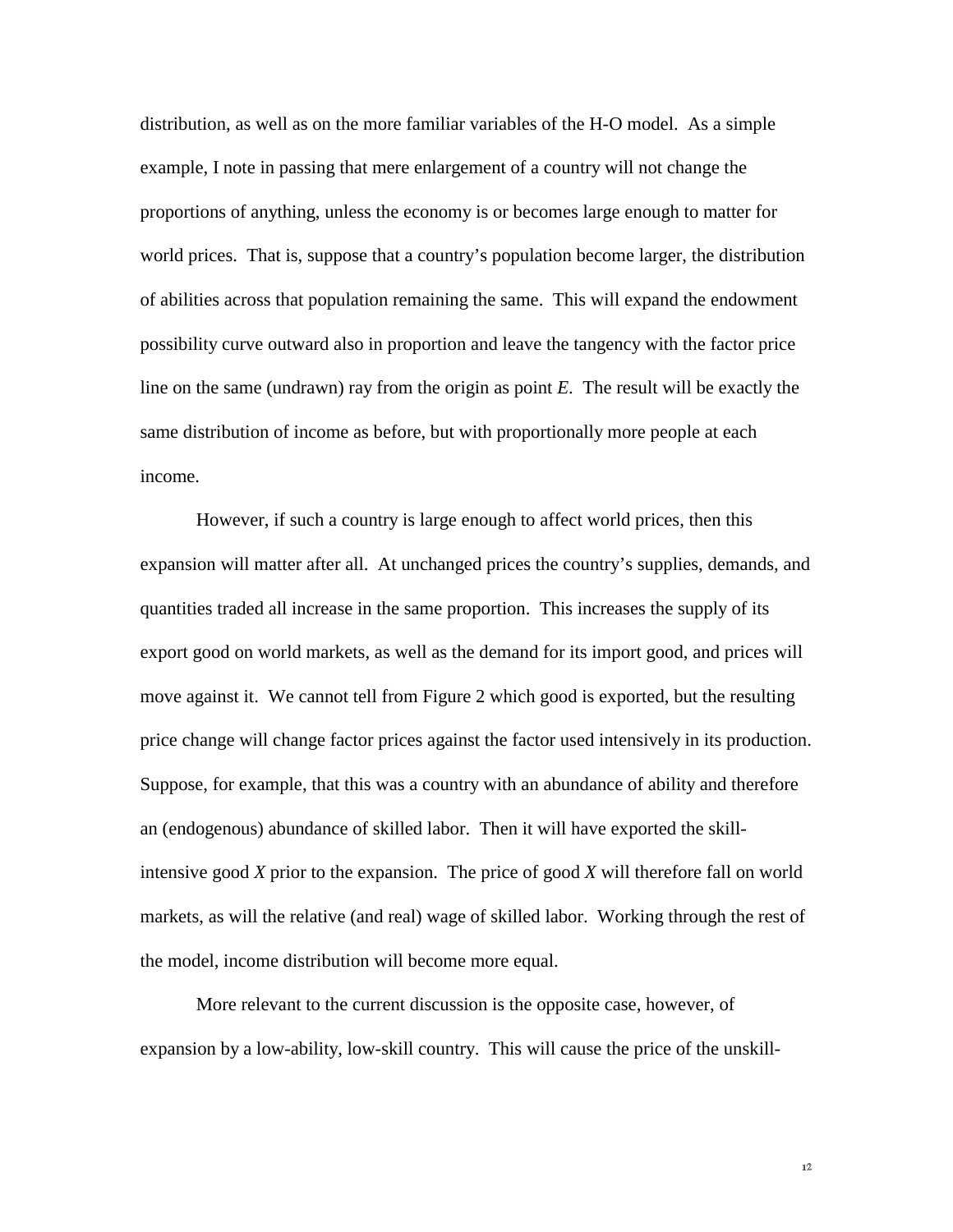intensive good to fall, lower the corresponding relative wage of unskilled labor, and make the income distribution more unequal both at home and abroad.

#### **III. Redistribution**

I will consider four policies for income redistribution in the context of this model. The first is non-distorting lump-sum redistribution that simply taxes some individuals and subsidizes others in ways that do not change their behavior. In the real world, this would be almost impossible to do, but within the model it is feasible since a proportional income tax does not distort behavior in the absence of a labor/leisure choice. Nonetheless, while I will examine this policy, I will normally assume that it is not available, and I discuss it only as a benchmark.

The second policy is a tax on skilled labor together with a subsidy to unskilled labor. This is feasible, both in the model and in the real world via a progressive income tax, but it does distort behavior – the choice for some workers of whether or not to become skilled.

The third policy is a tax/subsidy on outputs. By taxing the output of the sector that uses skilled labor intensively and simultaneously subsidizing output in the other sector, policy-makers can again tilt the ratio of the two factors' wages, although here it is the wages paid, not just the wages received, that are changed. This too distorts workers' choices regarding skill acquisition, and in addition distorts producer choices of what to produce.

Finally, the fourth policy is a tax on imports of unskilled-labor-intensive goods. This too alters wages paid, not just wages received, and indeed it has all of the effects of a

 $1\frac{7}{2}$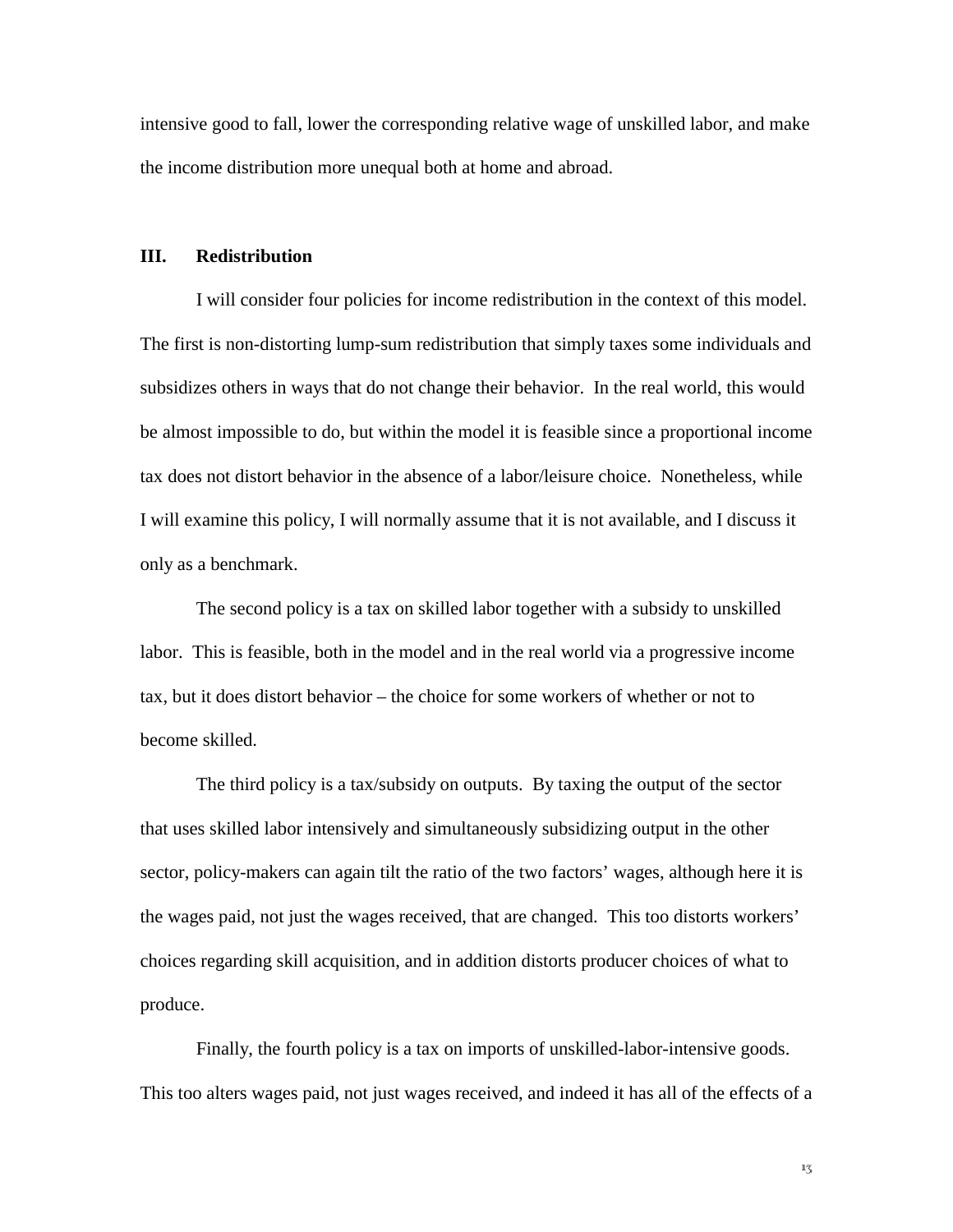tax/subsidy on production. Thus it too will have redistributive effects. But it also causes the extra distortion of quantity demanded that is familiar from trade theory.

In each case, while the model can display, as in the bottom panel of Figure 1, the complete distribution of income, this does not summarize it in a way that facilitates discussion of social preferences. And this is difficult, since the model includes a continuum of individuals with different incomes. Therefore, I will focus – and suppose that society also focuses – on only two of them: those at percentiles *l* and *h* from the bottom of the income distribution. For example, we might compare the real incomes of individuals whose incomes are above  $l=25%$  of the population (the  $l<sup>th</sup>$  percentile) with those whose incomes are above  $h=75\%$  of the population (the  $h<sup>th</sup>$  percentile), in order to capture the essential inequality. Since, in the model, all unskilled workers earn the same wage, I will require only that *l* be small enough to lie within that group and *h* be large enough to lie outside it, at least prior to any policies to redistribute income.

With this assumption, we can think of social preferences as being represented by a social welfare function defined over the real incomes, or utilities, of only these two percentiles, and we can represent these preferences with social indifference curves defined on these two utilities. Obviously, if policies could be constructed without constraint, maximization of social preferences defined in this peculiar way would yield crazy results, concentrating subsidies on just the chosen percentiles. But with only the above-mentioned policies to choose from, I don't think that this simplification will particularly distort the results.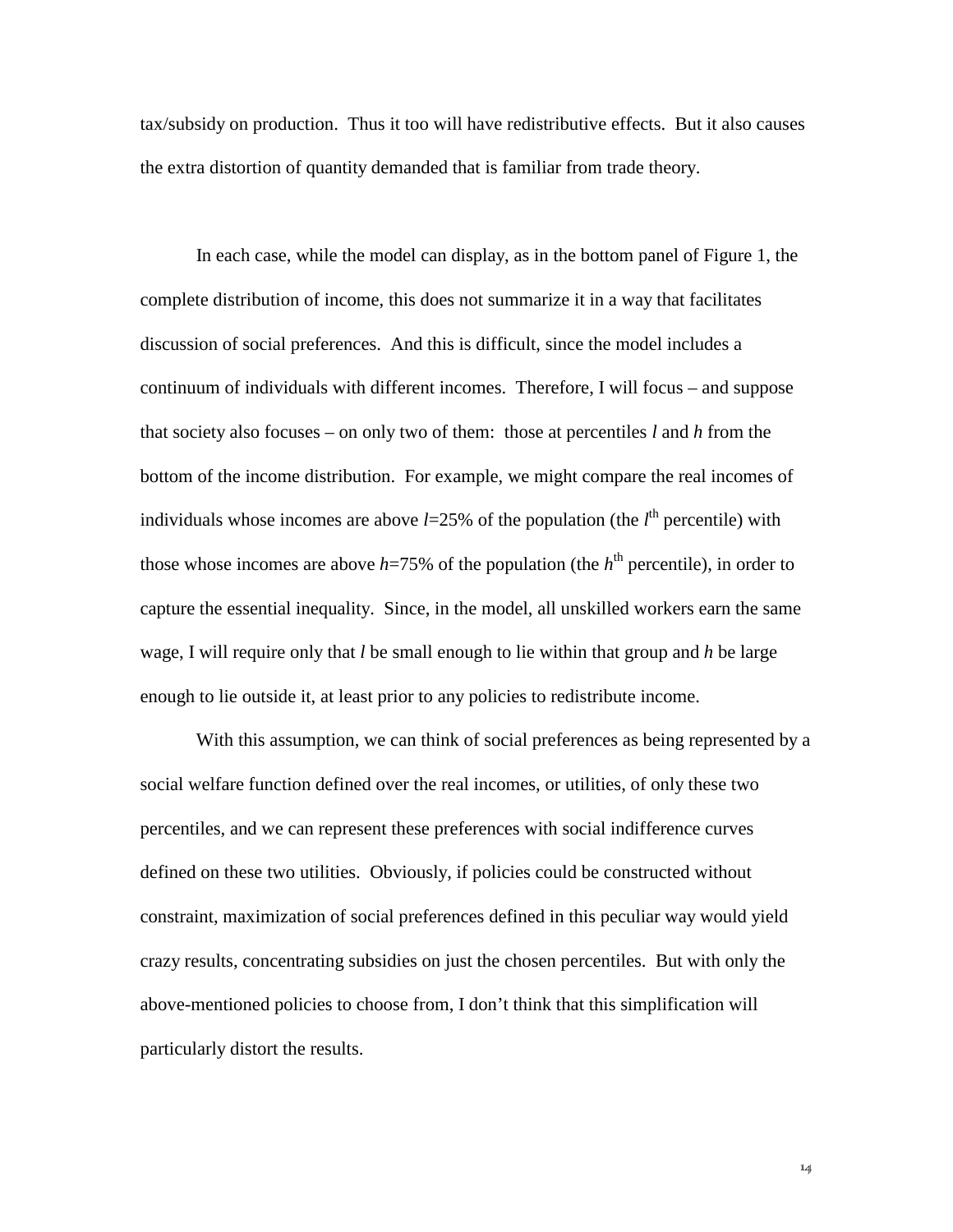The first step in using this approach is to determine what real income or utility combinations are possible for the chosen percentiles, using each of the eligible mechanisms for redistribution. I will consider them in turn, looking in each case only at the simplest case of a diversified small open economy with free trade. The country therefore takes as given both the prices of the two goods on world markets and the associated (by FPE) wages of the two kinds of labor. In the absence of any redistribution policy, the latter determine the real incomes both of the unskilled *l*<sup>th</sup> percentile and of the skilled  $h<sup>th</sup>$  percentile. These are graphed in Figure 3 at the point  $E$ , where utilities of the two percentiles are  $u_l^0$  and  $u_h^0$  respectively.<sup>6</sup>

#### *Non-Distorting Redistribution*

 $\overline{a}$ 

Non-distorting lump-sum redistribution simply transfers real income from one group to another, and it therefore might seem to reallocate simply along the downward sloping 45º line that is drawn in Figure 3 through point *E*. That would be the case if the redistribution took only from percentile *h* or *l* and gave only to the other, but that is not very interesting. For comparability with the policies to be addressed below, we should think instead of a policy that redistributes among the entire population, even though we focus only on these two percentiles.

Suppose then that the non-distorting policy is a simple proportional income tax, the proceeds of which are given back equally to all individuals. The tax does not distort because there is no leisure option and because the skill choice is dependent on the ratio of

 $6$  I am really thinking here simply of real incomes – nominal wages net of any taxes or subsidies, deflated by a price index that is common to all individuals due to the assumption of identical tastes. I call them utilities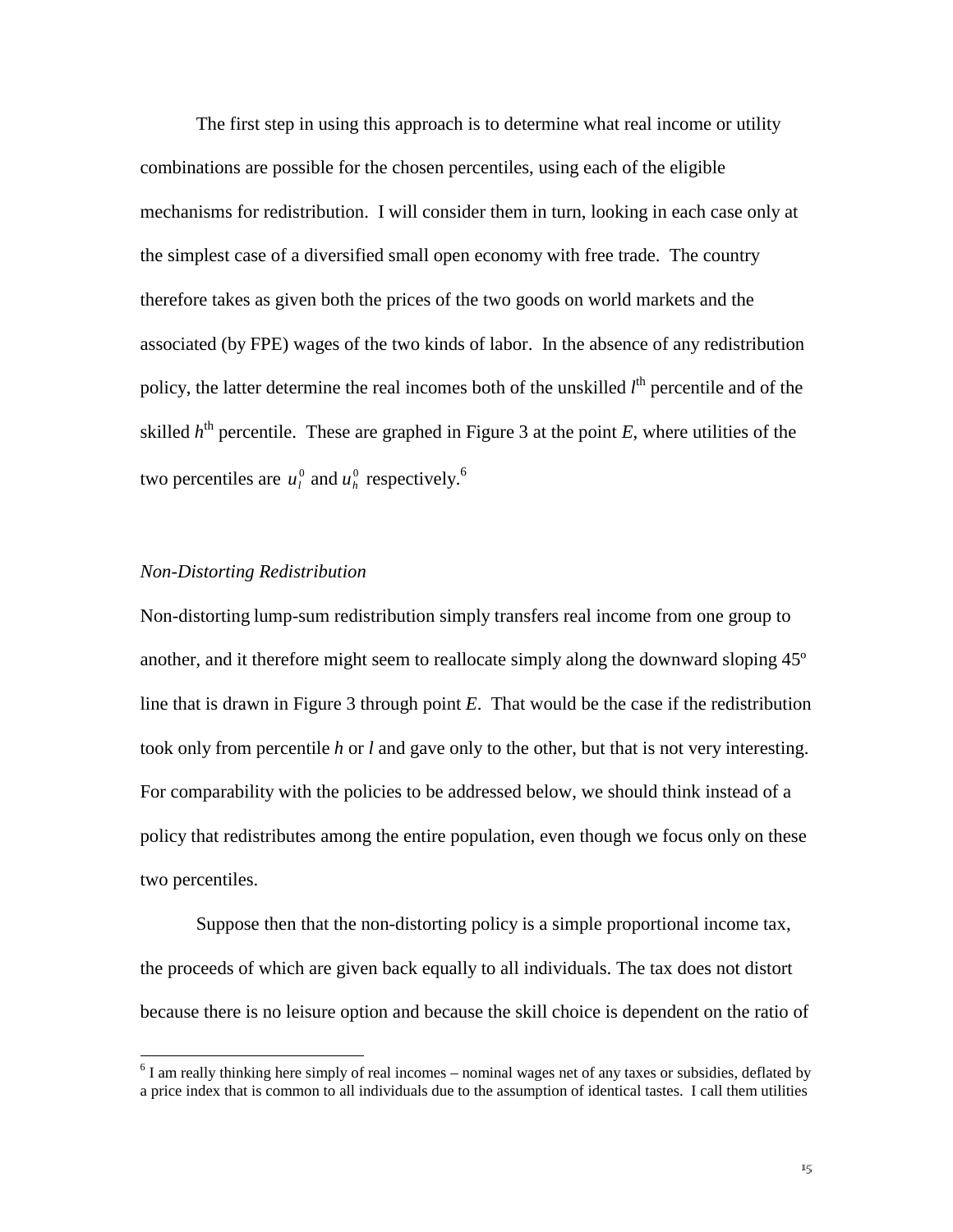wages, which are taxed equally. This will raise incomes of those whose incomes before the policy were below average, and vice versa. However, for arbitrary percentiles *l* and *h*, these changes will not usually be equal. In general, therefore, the frontier representing real income combinations that are attainable with non-distorting redistribution will not be a 45º line, or even straight. But it is harmless, and most easily recognized, if I draw it that way.

#### *Factor Taxes*

 $\overline{a}$ 

In this small open economy with the factor prices that are paid by industries determined via FPE on world markets, a tax on a factor (supply or demand) will be borne entirely by the factor. Therefore an easy way to redistribute from skilled to unskilled workers is to tax the former and subsidize the latter. Wages received by skilled workers will fall by the amount of the tax, and wages received by unskilled workers will rise by the amount of the subsidy. Of course, those skilled workers closest to the margin will now opt not to become skilled in the first place, and the economy's endowment of skilled labor will decline. Figure 4 illustrates the policy, which leaves the Lerner-Pearce part of the picture unchanged. But it raises the relative take-home wage of unskilled labor, to the steeper tangent to the endowment possibility curve at *E'*. In the lower panel, the income distribution changes from *CEB* to *C'E'B'*. Just how far the unskilled take-home wage rises and the skilled one falls depends on the numbers and incomes of both groups, since the payments to the unskilled should just exhaust the proceeds from the tax.

only because a utility possibility frontier, UPF, is more familiar and comfortable terminology than realincome possibility frontier.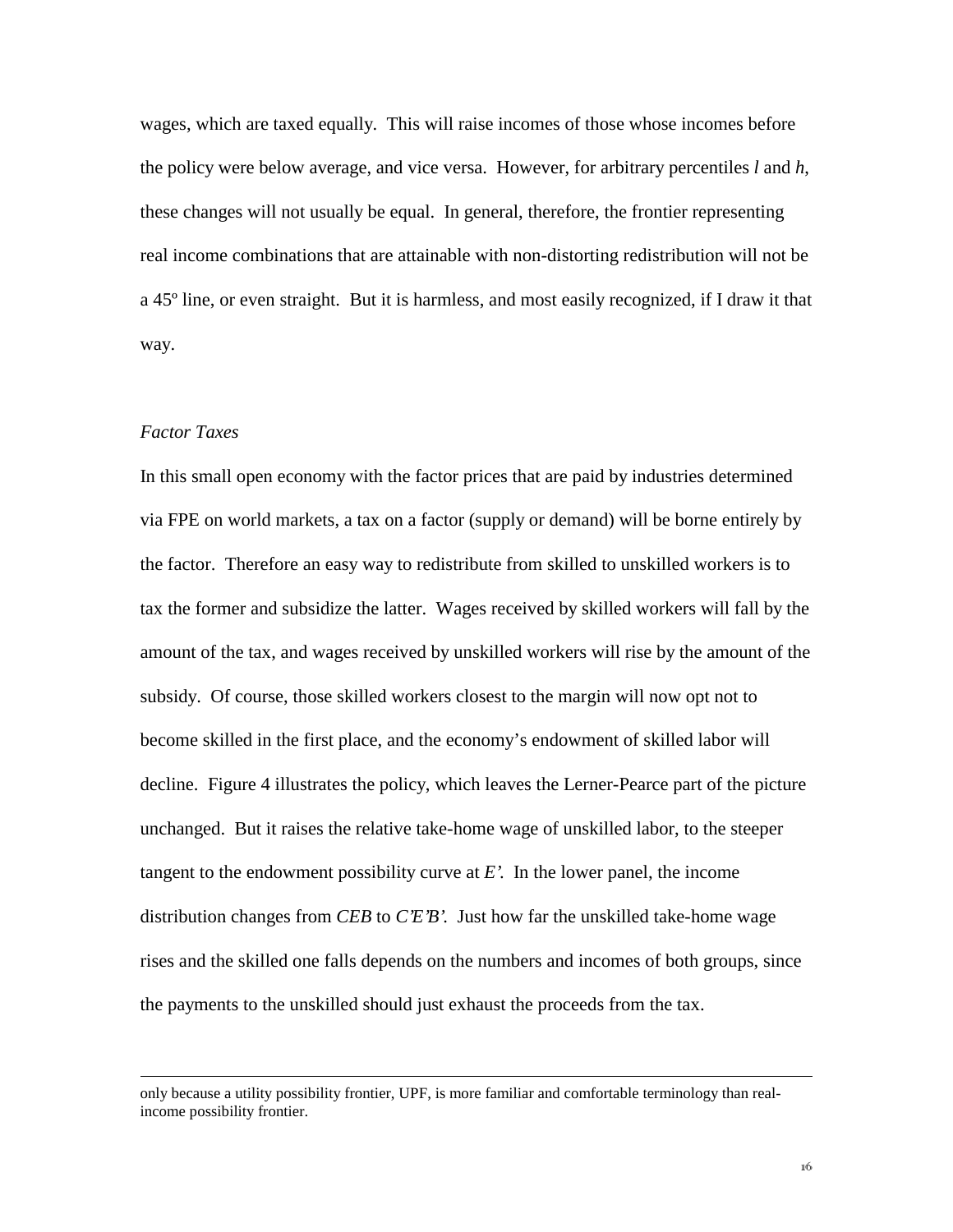Looking at the incomes of our focus groups, the *l* and *h* percentiles, it would seem that we only know that one gains and the other loses, without knowing how much they gain and lose. But in fact, we can say more. For the distortion of the choice to acquire skill has led to an endowment of the two factors that is worth less, at world prices, than the previous endowment choice was worth. This is seen in the top panel of Figure 4 from the fact that *E'* lies below the tangent to *E*. Therefore real national income must be lower with this policy than without, suggesting that the utility possibilities for this distorting factor tax must lie below those of the non-distorting tax above. Such a curve is labeled *FEF* in Figure 3, lying inside *NEN* except at *E*. Curve FEF is the utility possibility curve, or UPF, attainable using a factor tax/subsidy for redistribution.

If we now introduce a social welfare function defined on the utilities of our two focus percentiles, we can use the indifference curves from that function to identify optimal policy. Of course, such a social welfare function could have many forms (or none at all, if Arrow was correct) but I will draw the social indifference curves as looking much like we see in other contexts. In Figure 3, these identify social optima at  $W_N$  with the non-distorting policy and at  $W_F$  with the factor tax. This proves nothing, but it does suggest the plausibility of the result that it is the poor who are likely to bear the costs of distortions in income redistribution. That is, as drawn, the curvature of *FEF* has caused the high-income percentile to be left with almost as much income as it would have enjoyed if non-distorting redistribution had been possible.

There is one more point worth noting before moving on. In the present model, utility is real income. This depends on net nominal income, which varies across groups, and on prices, which do not. Thus the ratio of utilities captures the ratio of net nominal

 $17$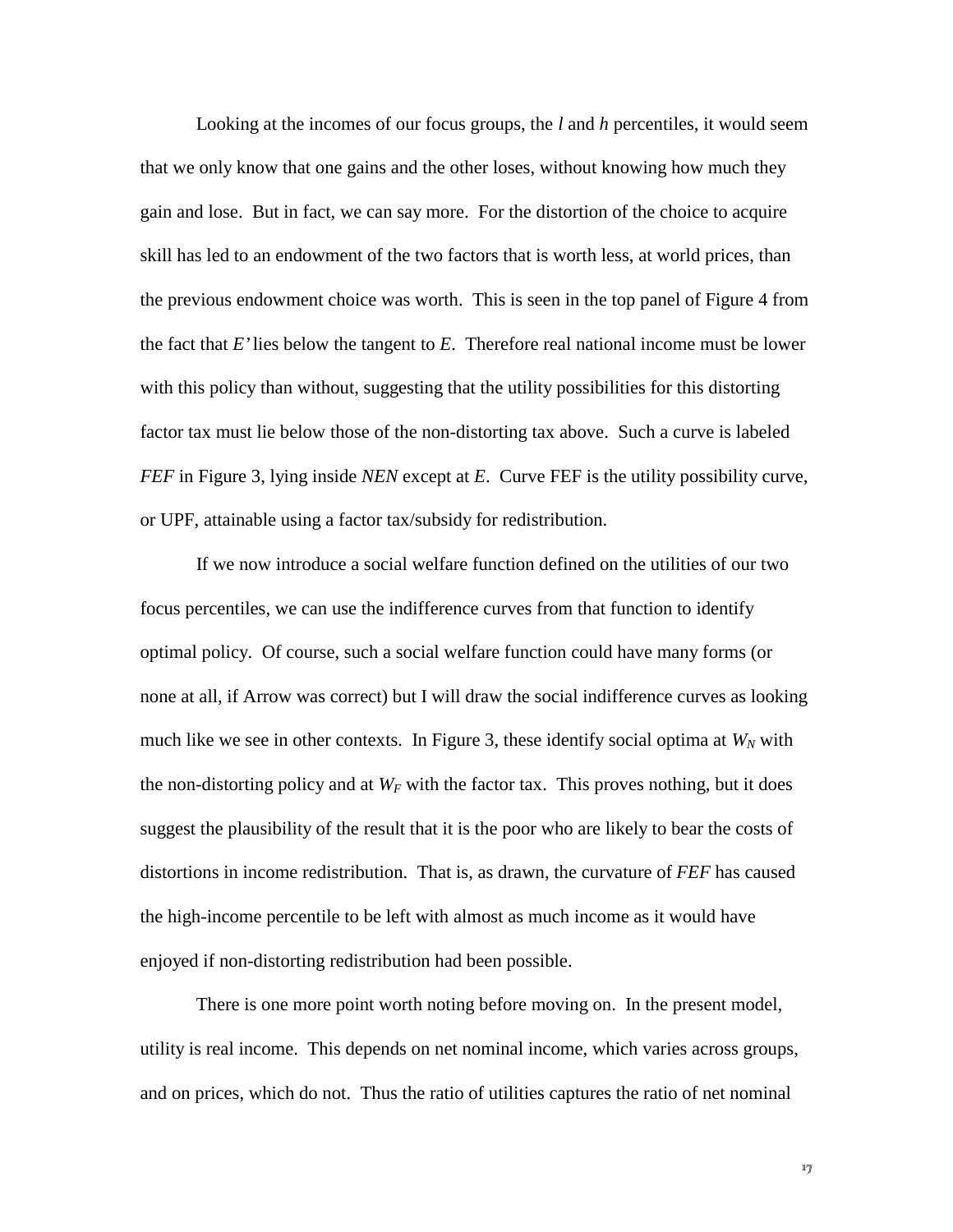incomes – gross wages, when there are no taxes, and net wages otherwise. In Figure 3, therefore, we can use rays from the origin to index relative net wages, as well as the changes worked upon them by policy. The fact that  $W_F$  is drawn on a higher ray than  $W_N$ therefore says that the non-distorting policy would be used to lower the relative net wage of skilled workers by more than would be optimal if only factor taxes were available. This too is not inevitable, of course, but it seems to follow if the social welfare function is homothetic.

#### *Production Taxes*

A production tax drives a wedge between world prices and those faced by domestic producers, with the latter being those that determine domestic factor prices. A tax on the skill-intensive sector (combined with a subsidy on the other sector to keep the budget balanced) will be borne entirely by domestic producers, whose price will fall by the amount of the tax. As is familiar from the Stolper-Samuelson Theorem, this will cause a magnified drop in the relative wage of skilled labor compared to unskilled labor, and once again, it will redistribute real income, or utility, from the high to the low percentiles.

Compared to a factor tax that would have the same effect on relative net wages, this policy will cause exactly the same distortion of factor endowments and therefore the same drop in the value of the country's endowments at world prices. However, in this case there is an additional distortion, as the country also fails to produce the most valuable bundle of goods along its production possibility frontier. I will skip drawing that, since the story is so familiar. But the lesson is that the UPF for nonzero production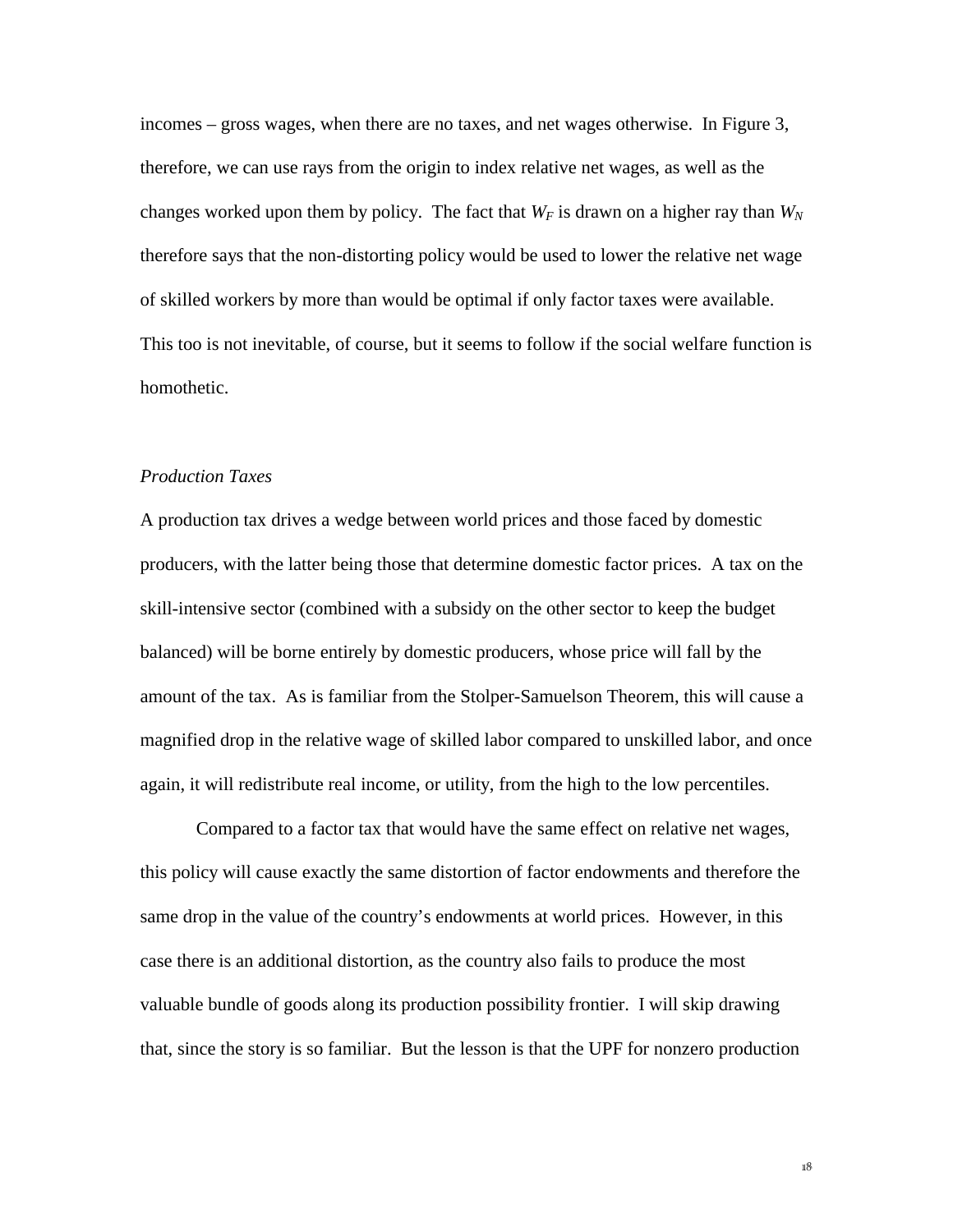taxes will lie even further inside that of the non-distorting policy, being itself everywhere inferior to the factor tax.

#### *Trade Taxes*

Finally, consider a tax on trade. If the country in question is an importer of the unskilledlabor-intensive good, as I will assume<sup>7</sup>, then a tax on trade will raise the domestic relative price of the imported good, having the same effect on producer prices and factor prices as the production tax. In addition, however, it will also distort consumption and again produce an inferior combination of utility possibilities, even compared to the already inferior production tax. Again the story here is too well known to require much explication.

To sum up, then, Figure 5 shows the UPFs together for the four different redistribution policies:

- *NEN*: Non-distorting policy
- *FEF*: Factor tax
- *PEP*: Production tax
- *TET*: Trade tax

 $\overline{a}$ 

The four curves coincide at point *E* where the policies are all zero. Everywhere else, they possess a clear rank ordering, with utility possibilities falling as we move down the list.

 $7$  If not, then a subsidy to trade will be needed here.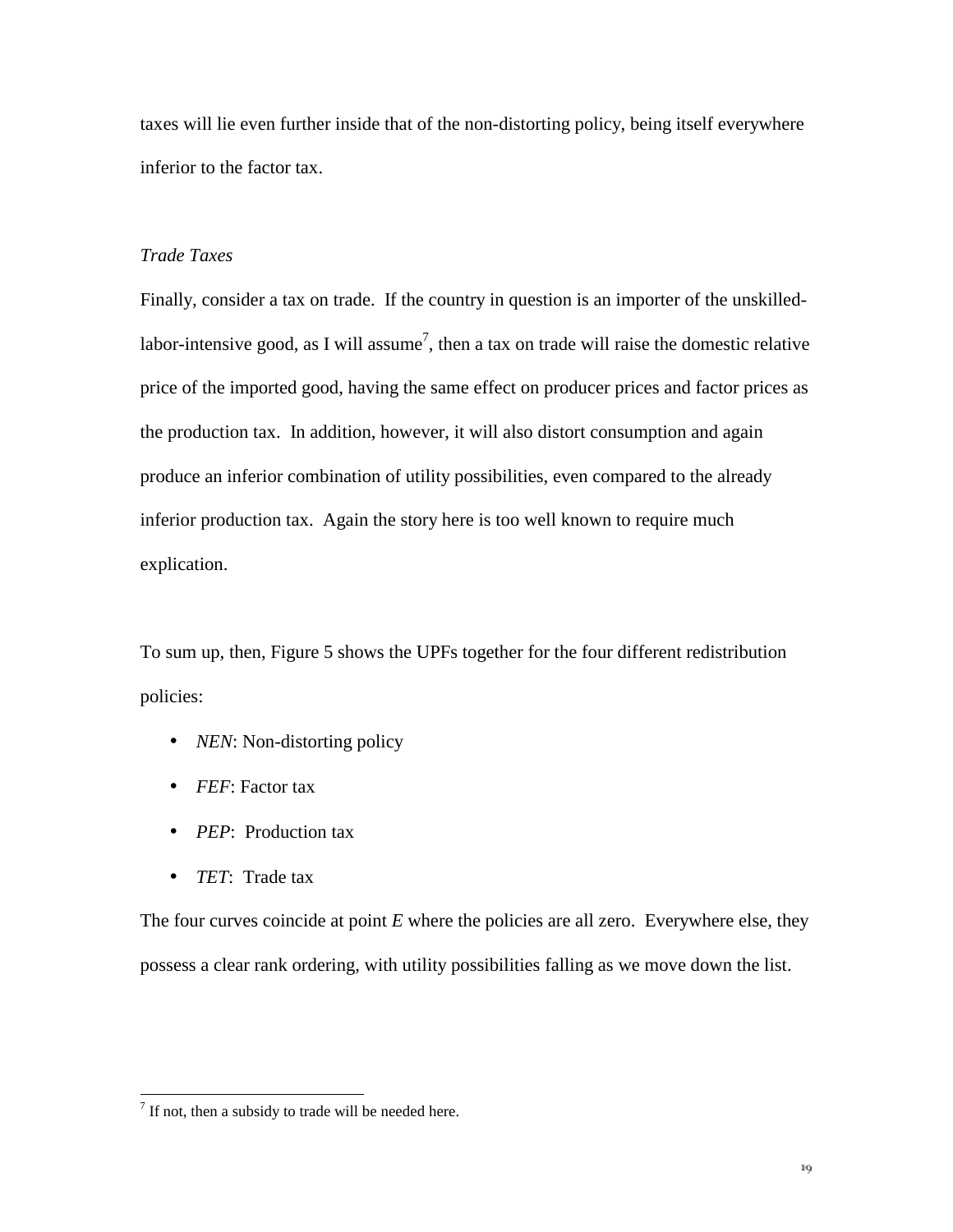#### **III. Response to Change**

I now consider how redistribution policy should respond to a worsening of the income distribution, first if it arises from trade, and second if it arises from technology.

#### *A Trade Shock*

Suppose simply that the world relative price of the unskilled-labor-intensive good now falls. Figure 6 shows in three panels what happens to the economy and its choices. In the top panel with good *Y* as numeraire, the fall in the price of good *Y* means an increase in the price of good *X*, which shifts its unit value isoquant inward from *X* to *X'*. This flattens the common tangent and lowers the relative wage of unskilled labor. That in turn moves the tangency with the endowment possibility curve up and to the left, from *E* to *E'*, leaving a smaller fraction of the population unskilled.

The middle panel shows the resulting income distribution, with the unskilled workers worse off than before, even some of the new skilled workers worse off than when they were unskilled, and the more skilled doing quite well, thank you. Secure within these two groups lie our focus percentiles, *l* worse off and *h* better off, as expected.

In the bottom panel, then, the new equilibrium without any policy, *E'*, is therefore above and to the left of the old one, *E*. Moreover, continuing the assumption made before that this country is an exporter of skill-intensive goods – that is, a developed country  $-I$ assume that real national income of the country has been increased by this price change. Thus the new equilibrium lies outside the utility possibilities that could have been attained before even with non-distorting redistribution. Likewise, of course, if non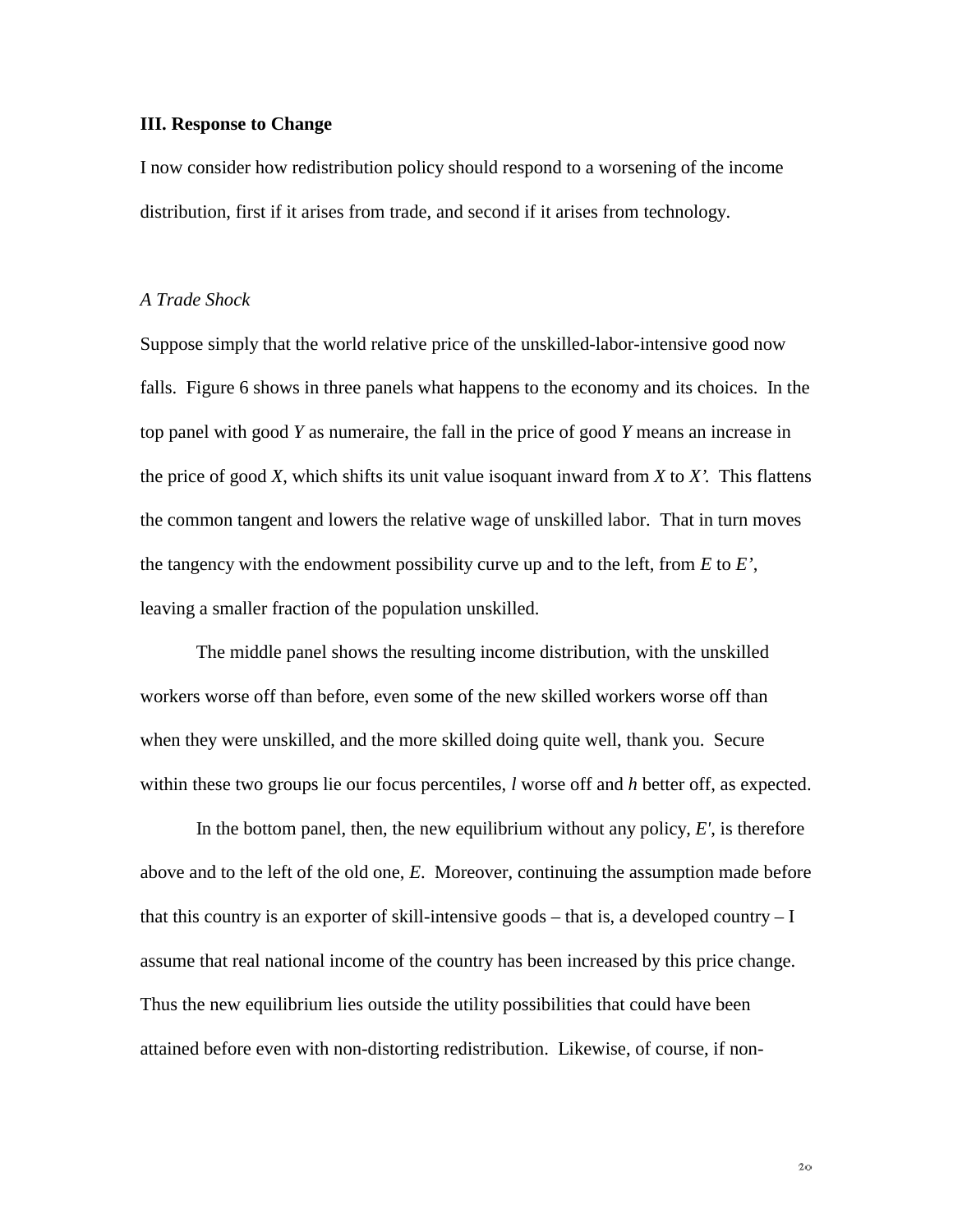distorting redistribution were possible now, we could make everybody better off if we chose to.

However, non-distorting redistribution is not an option, only a benchmark, and the question is what we can do with available policies, whatever they are. We know from Figure 5 that the new UPFs for our various policies are all tangent to one another at *E'*, but what we want to know now is where any one of them lies compared to *E*. That turns out to be easy to know. Consider the worst of the bunch: the tariff. Suppose that a tariff were used to just exactly offset the change in world prices, leaving domestic prices for both producers and consumers exactly as they were before. This would restore the upper two panels in Figure 6 to their original configurations, thus yielding exactly the same income distribution as before, except for one thing: the tariff revenue. This would become available for some sort of additional redistribution, perhaps to everybody. Therefore, the UPF for a tariff starting from *E'* must pass above the original equilibrium at *E*.

In case this seems like sleight of hand, Figure 7 confirms in a more conventional context that a tariff that perfectly offsets an improvement in a country's terms of trade leaves it better off than before the improvement. Starting from free trade producing at *P* and consuming at *C*, the world price of the exported good *X* rises. Continuing to trade freely, the country can increase utility from  $u_0$  to  $u_f$ . But even a tariff that restores the original domestic prices to both producers and consumers leaves the country free to trade along the new world price line, and the country still achieves a higher utility,  $u_t$ , than it had before. This is in fact exactly what is going on in our model in this case, since by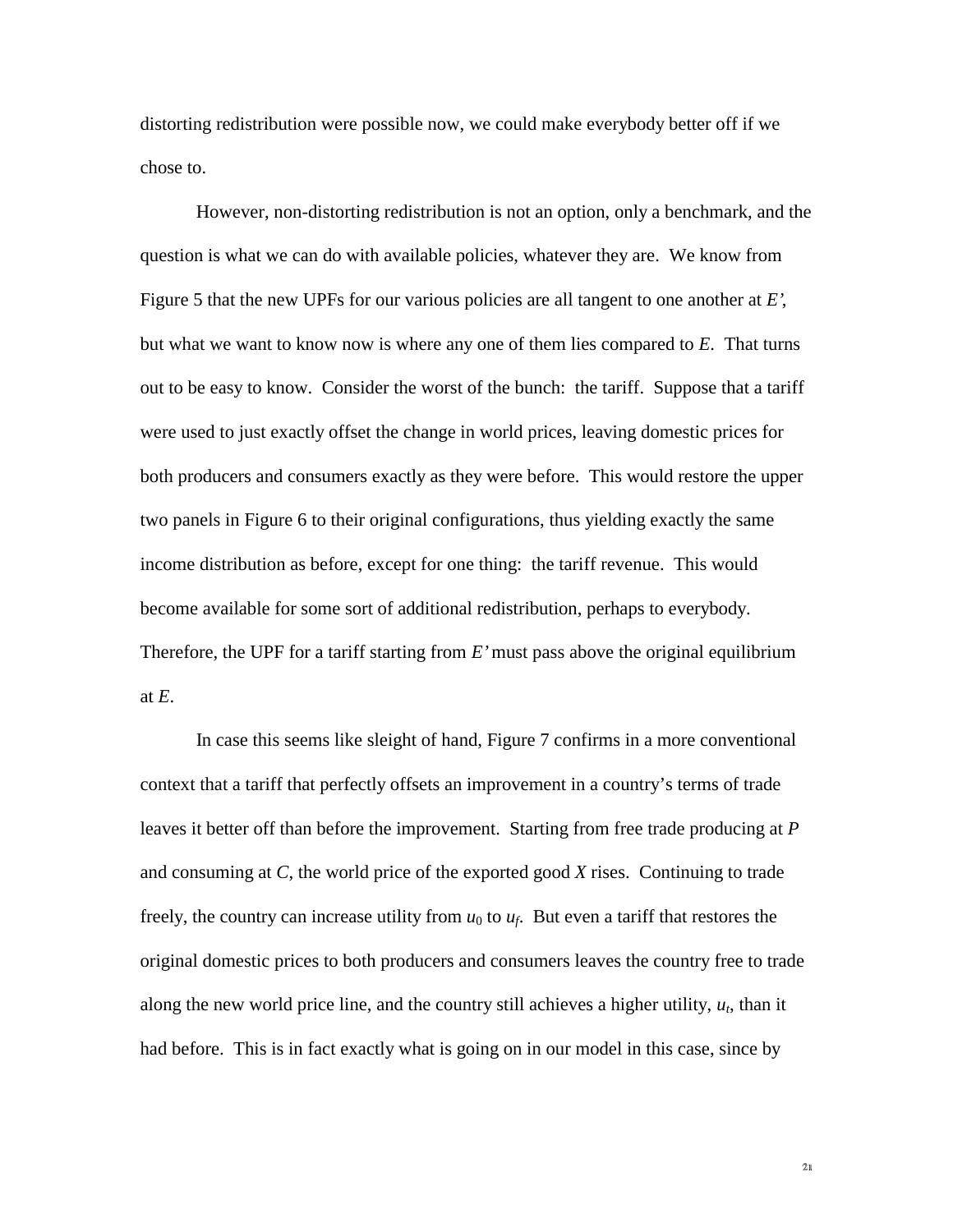leaving domestic producer prices unchanged, this tariff has also prevented any change in domestic factor prices and endogenous factor endowments.

Returning to the bottom panel of Figure 6, then, what can we say about optimal policy? Not much, without some assumptions about social preferences. But suppose we assume that the initial equilibrium was considered optimal. Then there is a social indifference curve tangent to UPF<sub>N</sub> at  $E$ , regardless of which of the several redistribution policies were available. And without too much more restriction on these social preferences, the new social optimum after the change in world prices will require some redistribution toward the low-skilled population, now that the equilibrium has shifted to *E*. This is shown in Figure 6 by the tangencies with the two social welfare contours  $SW_0$ and  $SW_1$ .

Thus, if a tariff is the only available means of redistributing income, and if the optimal tariff was zero before the trade shock, then after the trade shock one should indeed restrict trade. The figure also suggests (and homothetic social preferences would assure) that even here, one should not restrict trade enough to restore the original income distribution, even though that can be done without eliminating all gains from the improved terms of trade. On the contrary, the optimal policy is likely to dampen only slightly the distributional effects of the shock, leaving the beneficiaries (skilled workers) far better off and the unskilled workers still suffering, relatively if not absolutely.

Of course, all of this will be true of the other policies as well, if they are available, and they always dominate the tariff. Thus if a factor tax can be used, its UPF will lie between *T'E'T'* and *N'E'N'*. This means not only that the factor tax will dominate the trade tax, as we already knew. It also means that the beneficiary of having it available,

 $22$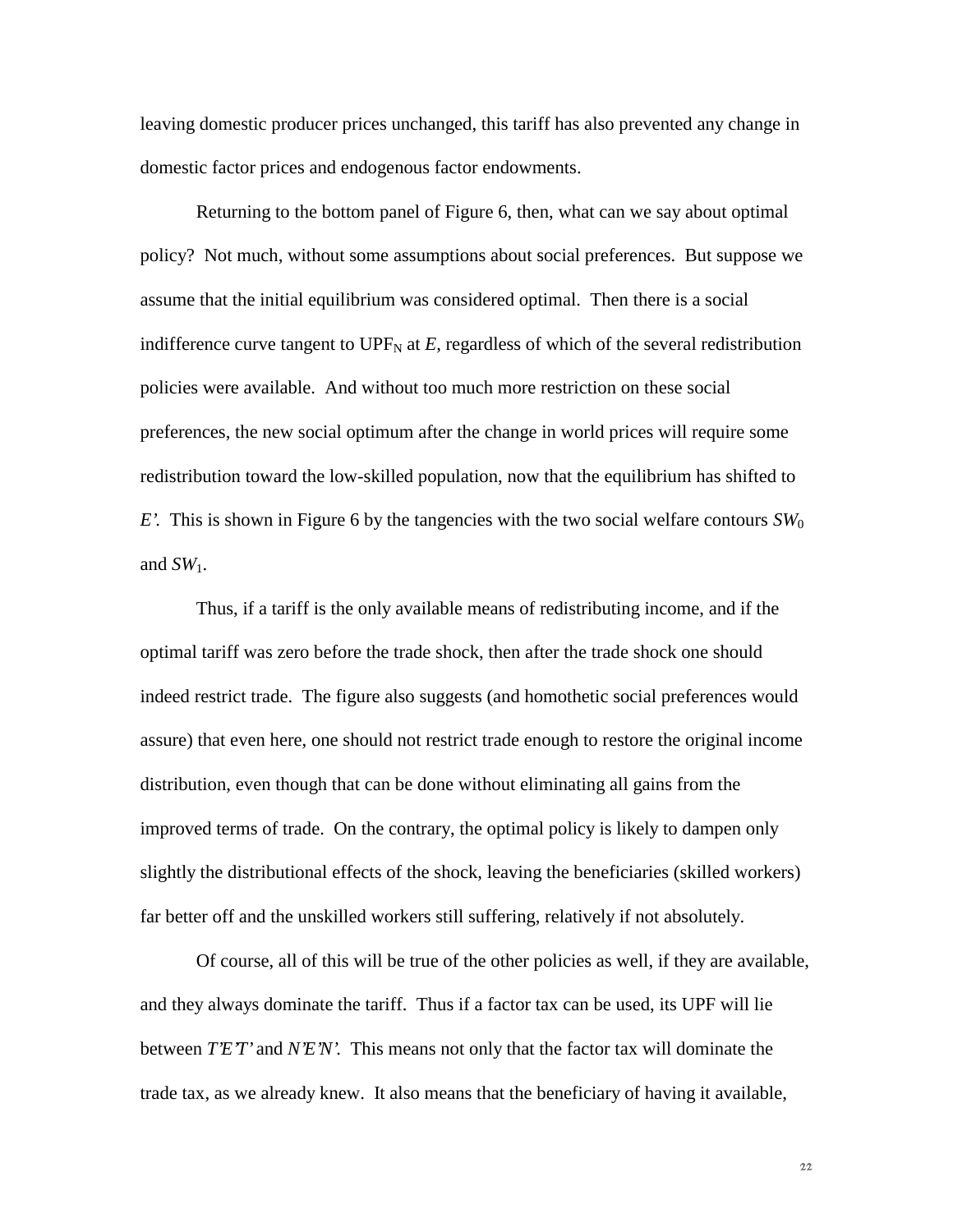instead of a trade tax, will be mostly the unskilled. The skilled may actually suffer from having this more efficient redistribution policy tool in the arsenal.

#### *A Technology Shock*

The simplest technology shock that can yield a comparable change in income distribution is not, in fact, the most plausible. If the technology for producing the skill-intensive good were to improve, but only within our small-open economy, then while prices would be unchanged, the unit value isoquant of the skill-intensive sector would shift inward, just as it did in the top panel of Figure 6. Yet it makes little sense that technology would change only locally. If technology improves for producing the skill-intensive goods everywhere, then of course world prices will change too, and things are a bit messier. But as long as the price falls by less than the technology has improved, the net effect of the two together will still be a picture much like Figure 6. That is the case I will consider.

That is, assume a world-wide Hicks-neutral technological improvement of some percentage, say  $\alpha$ , in the skill-intensive industry, X. Assume also that this causes the world price of good *X* to fall, but by a smaller percentage,  $\beta<\alpha$ . The net effect in our small country will be to shift the unit-value isoquant for *X* inward toward the origin by the percentage  $\alpha$ - $\beta$ , exactly as in Figure 6, with all of the same implications that this change had there. The relative unskilled wage falls, the income distribution worsens, and fewer workers choose to remain unskilled even as some of those who now choose to become skilled are made worse off by the entire event. And once again, since the country enjoys higher real income as a result of the shock, the new equilibrium in the bottom

 $2\sqrt{3}$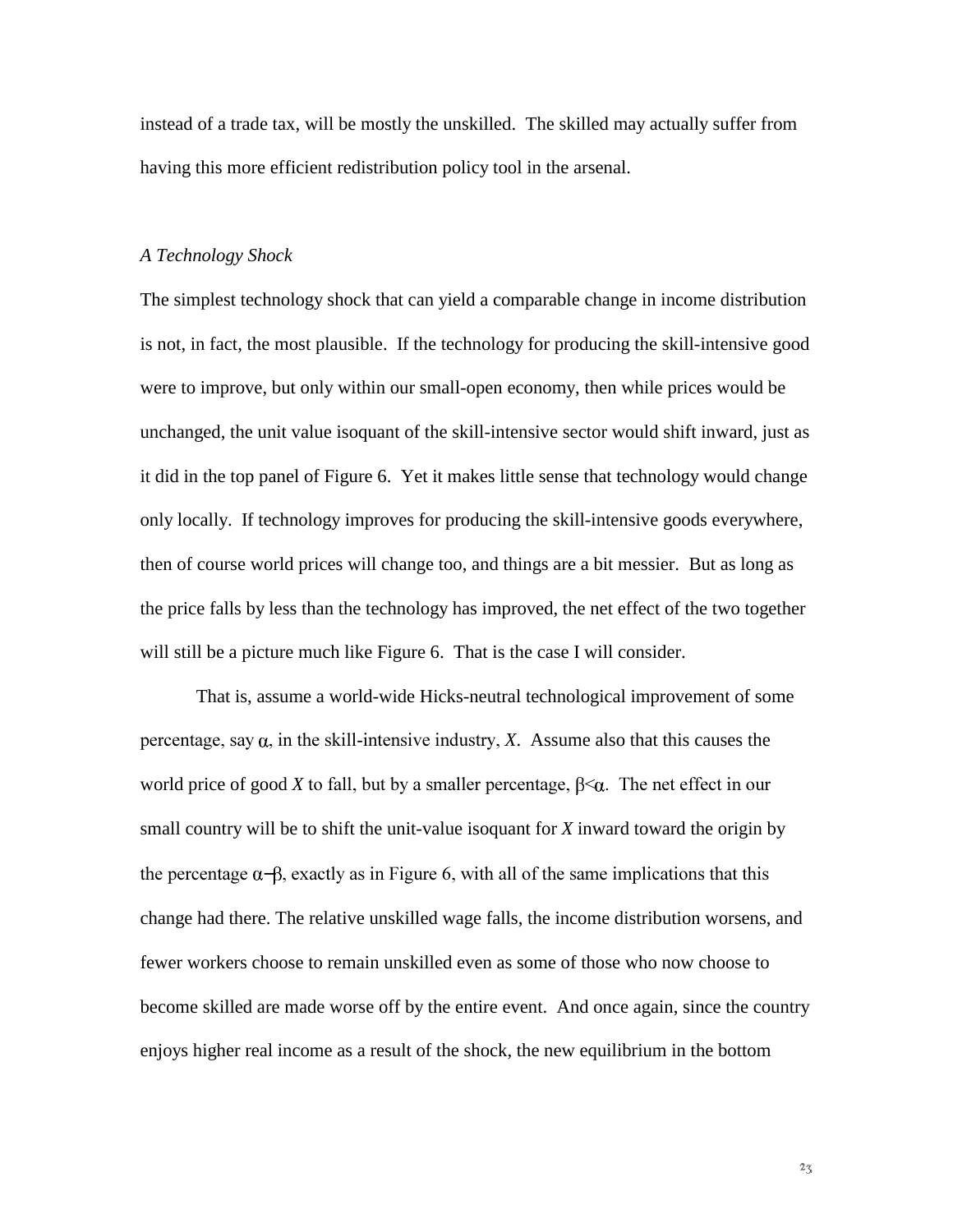panel is, like *E'*, above and to the left of *E*. But it is nonetheless above and to the right of the old UPF for non-distorting policy.

This time, constructing a policy to reproduce the original income distribution, as we did in showing that *T'E'T'* lay outside of *E*, is not quite as simple as just setting a tariff equal to a price change. But it is not that much harder. A tariff on imports of *Y*, set at the  $\beta$  percentage  $\alpha$ - $\beta$ , will reduce the domestic relative price of X still further, pushing the unit value isoquant back where it started and restoring factor prices, factor endowments, and income distribution. And once again, there will be some tariff revenue left over to make incomes higher than before the shock. So once again, the use of a tariff for redistribution is capable, in spite of its many distortionary effects, of completely redressing the income distribution without fully undoing the benefits of the shock.

Indeed, one basis for the major conclusion of this paper – that it does not really matter for policy which was the source of the shock – is in fact that the same Figure 6, without even relabeling, represents both.

#### **V. Conclusion**

What really matters, of dourse, is not what matters, but only what should be done. The fact is that we have seen increasing inequality in the United States and elsewhere over the last two decades, and we must decide what, if anything, to do about that. That increasing inequality has in turn been due, in part, to the growing wage differential, and we must also decide what if anything to do about that. The literature on trade and wages has seemed to imply that the answers to these questions would be at least a little easier if we could only sort out the causes of these events. I disagree. If we have a problem with the

 $24$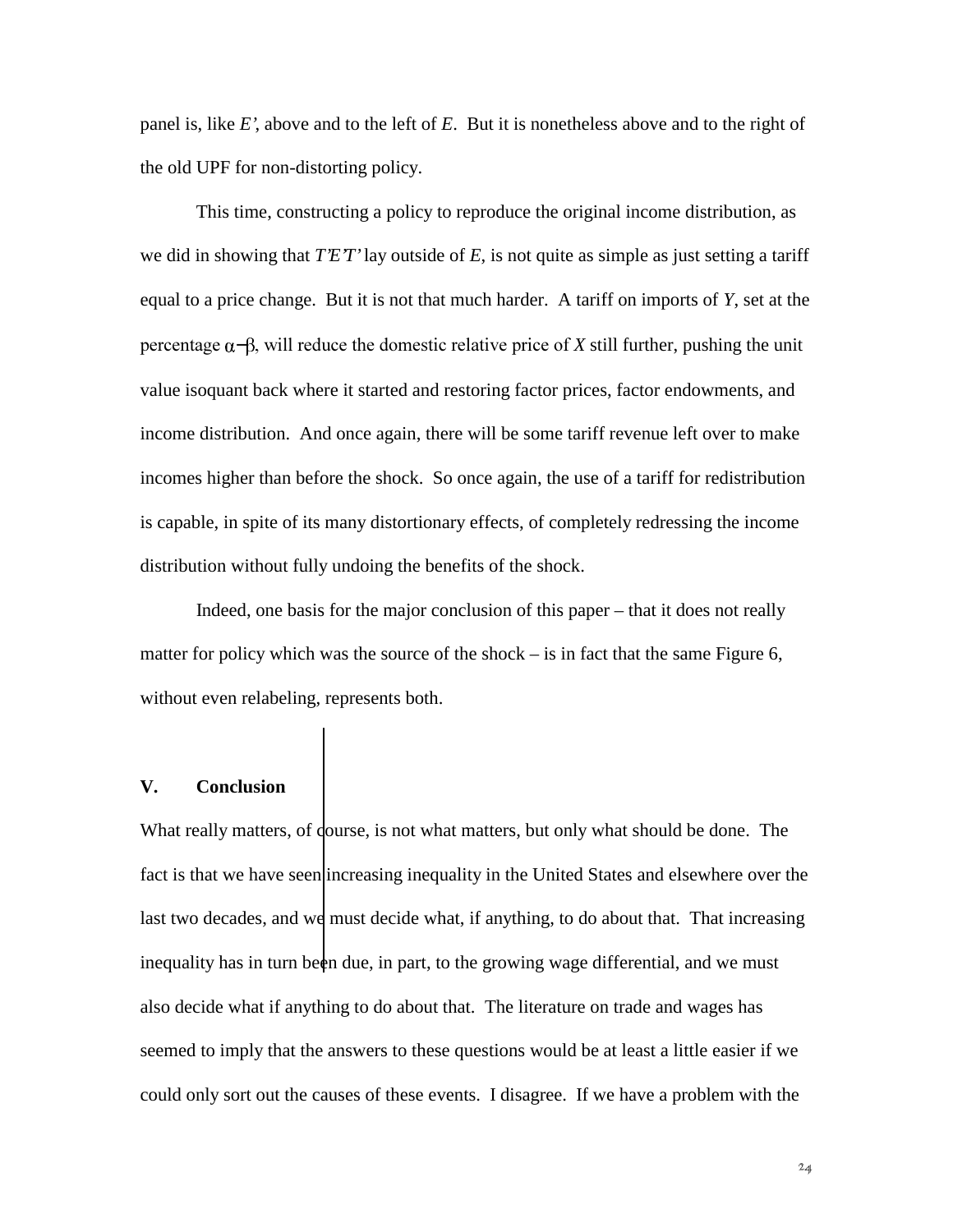income distribution, it is the same problem, whether or not its cause was trade or its cause was technology. And the solution will also be the same, if we can only figure out what it is.

It is time we turn to the harder questions of whether in fact a policy remedy is needed; if so, which of many available policies will handle the problem best; and then how far to go with it. These are important and difficult questions to which I do not have the answers, but I am convinced that the answers when we find them will not depend on the relative contributions of trade and technology as causes of these problems. And incidentally, for these problems like most others, trade restrictions are almost certainly not the best answers.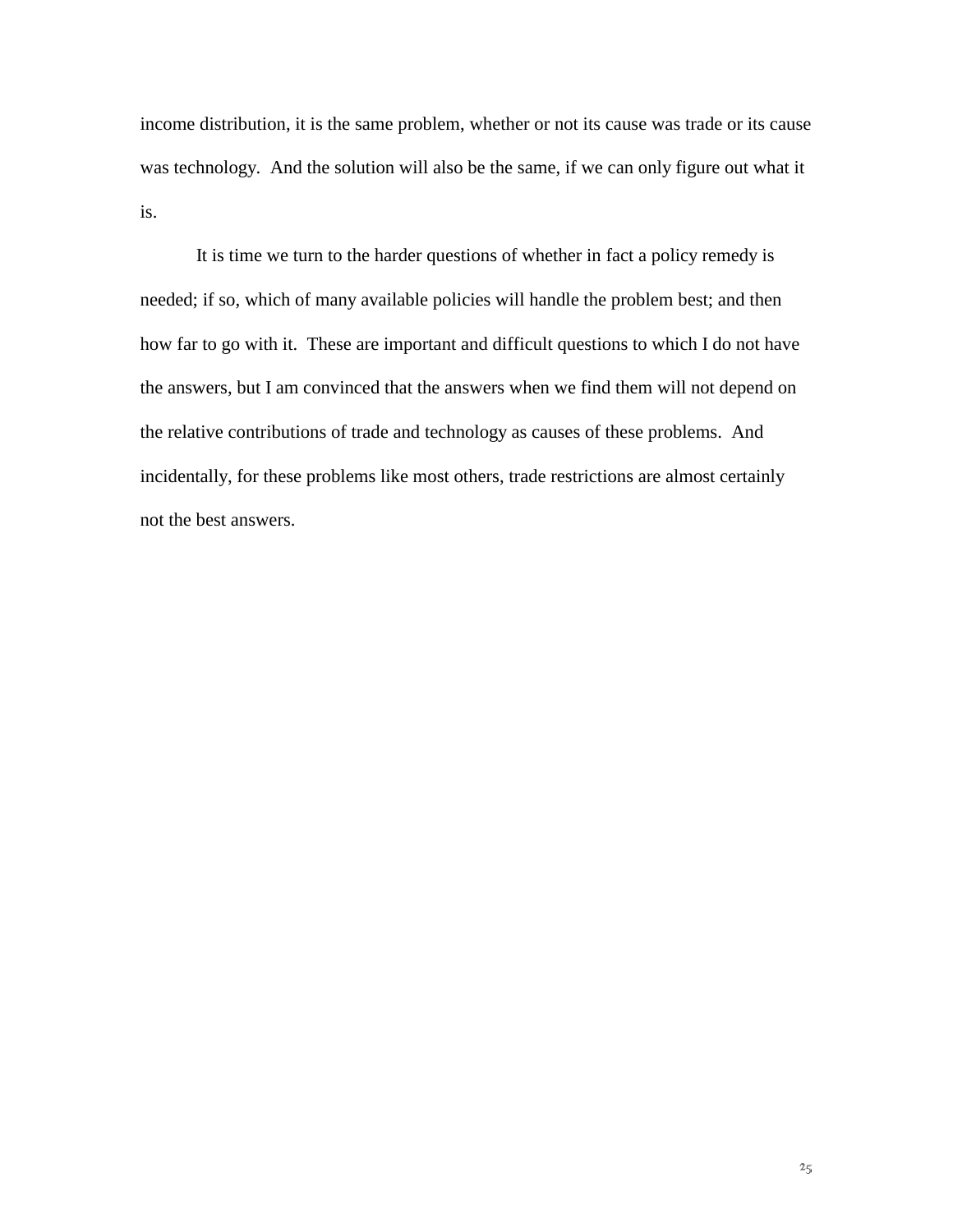## **References**

- Deardorff, Alan V. 1997 "International Externalities in the Use of Domestic Policies to Redistribute Income," Discussion Paper No. 405, Research Seminar in International Economics, University of Michigan, July 19.
- Deardorff, Alan V. 1998 "Technology, Trade, and Increasing Inequality: Does the Cause Matter for the Cure?" *Journal of International Economic Law*, pp. 353-376.
- Deardorff, Alan V. 2000 "Factor Prices and the Factor Content of Trade Revisited: What's the Use?" *Journal of International Economics* 50 (1), February, forthcoming.
- Krugman, Paul R. 2000 "Technology, Trade, and Factor Prices," *Journal of International Economics* 50 (1), February, forthcoming.
- Leamer, Edward E. 1996 "Effort, Wages and the International Division of Labor," Working Paper No. 5803, National Bureau of Economic Research, October 16.
- Leamer, Edward E. 2000 "What's the Use of Factor Contents?" *Journal of International Economics* 50 (1), February, forthcoming.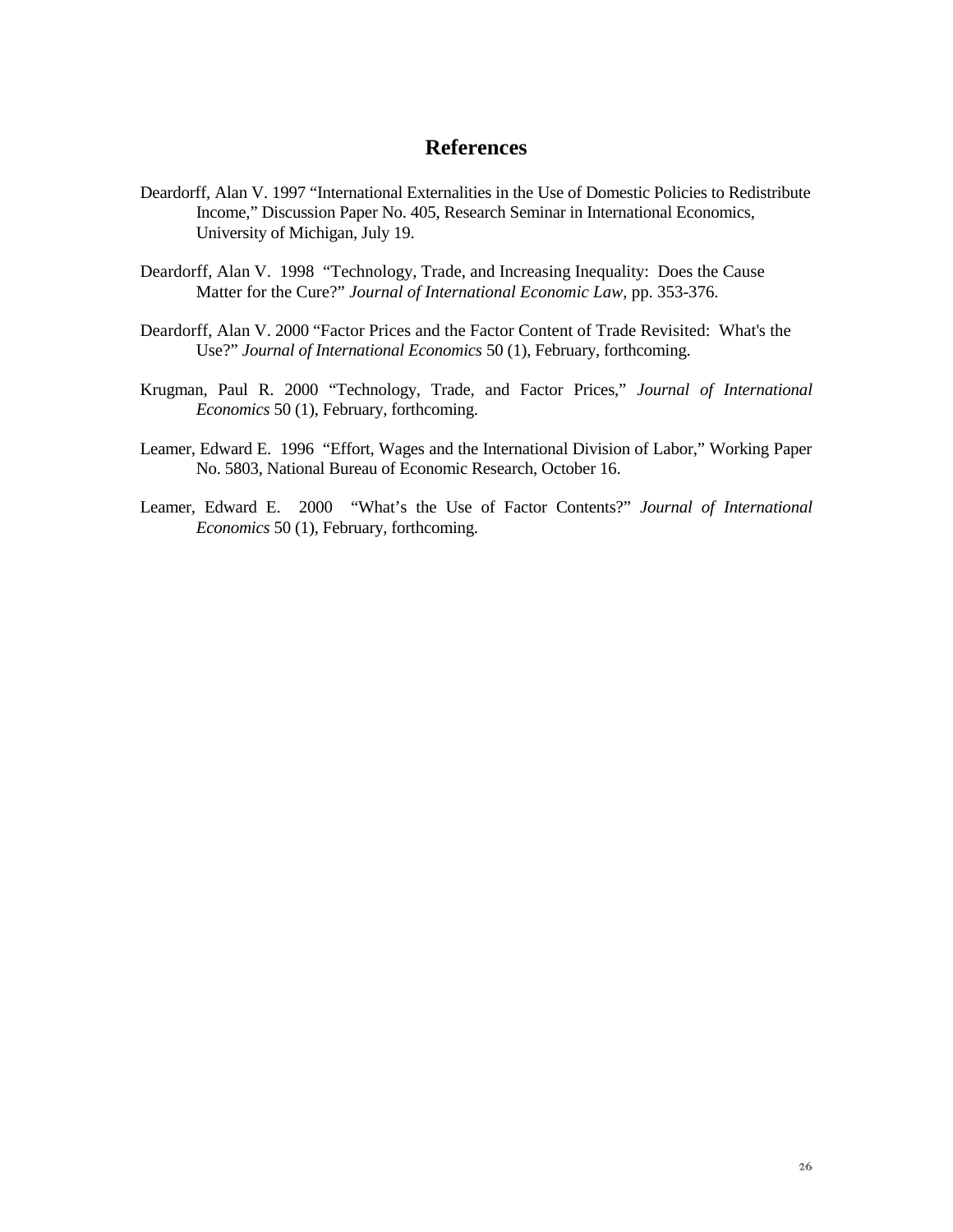

Figure 1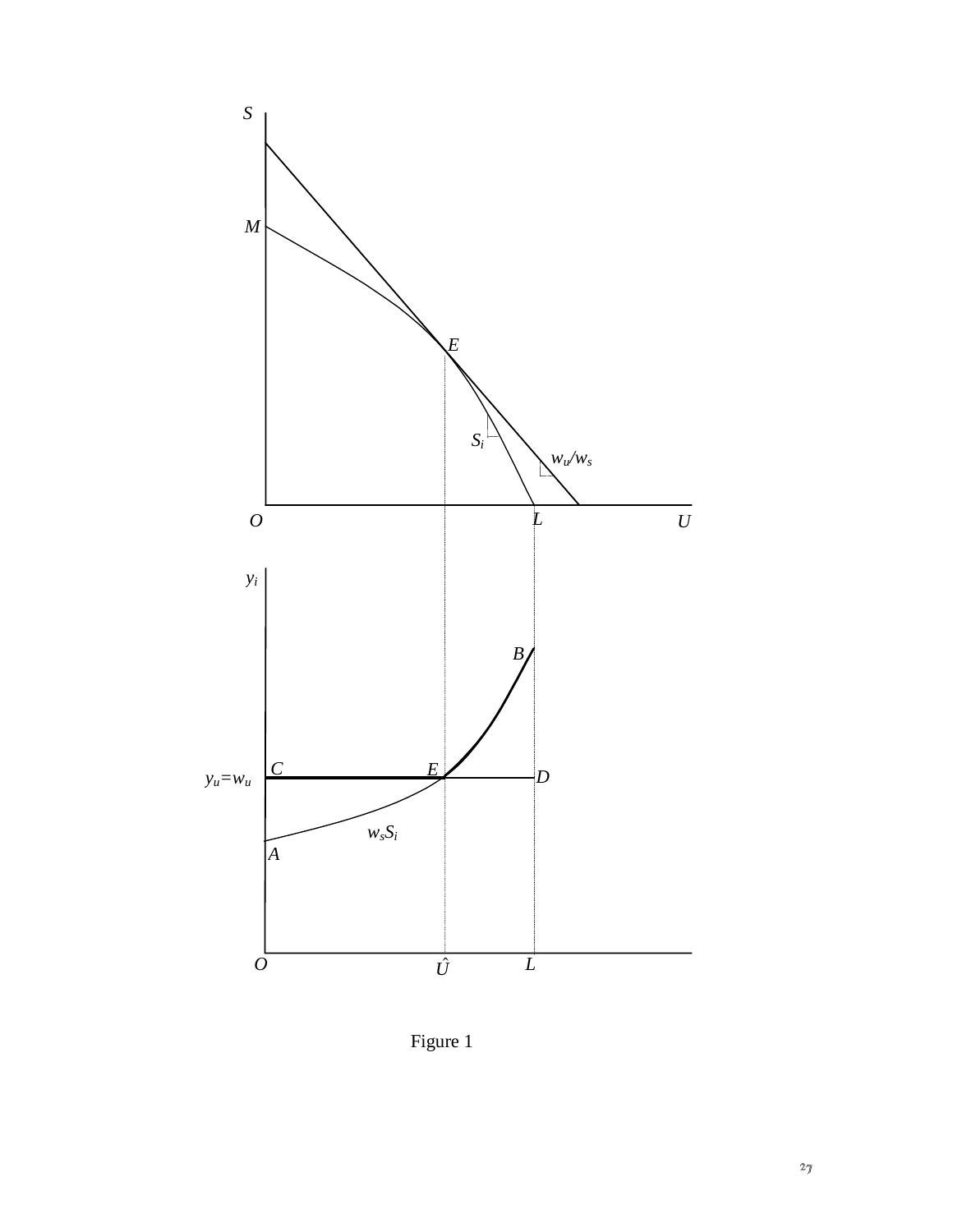

Figure 2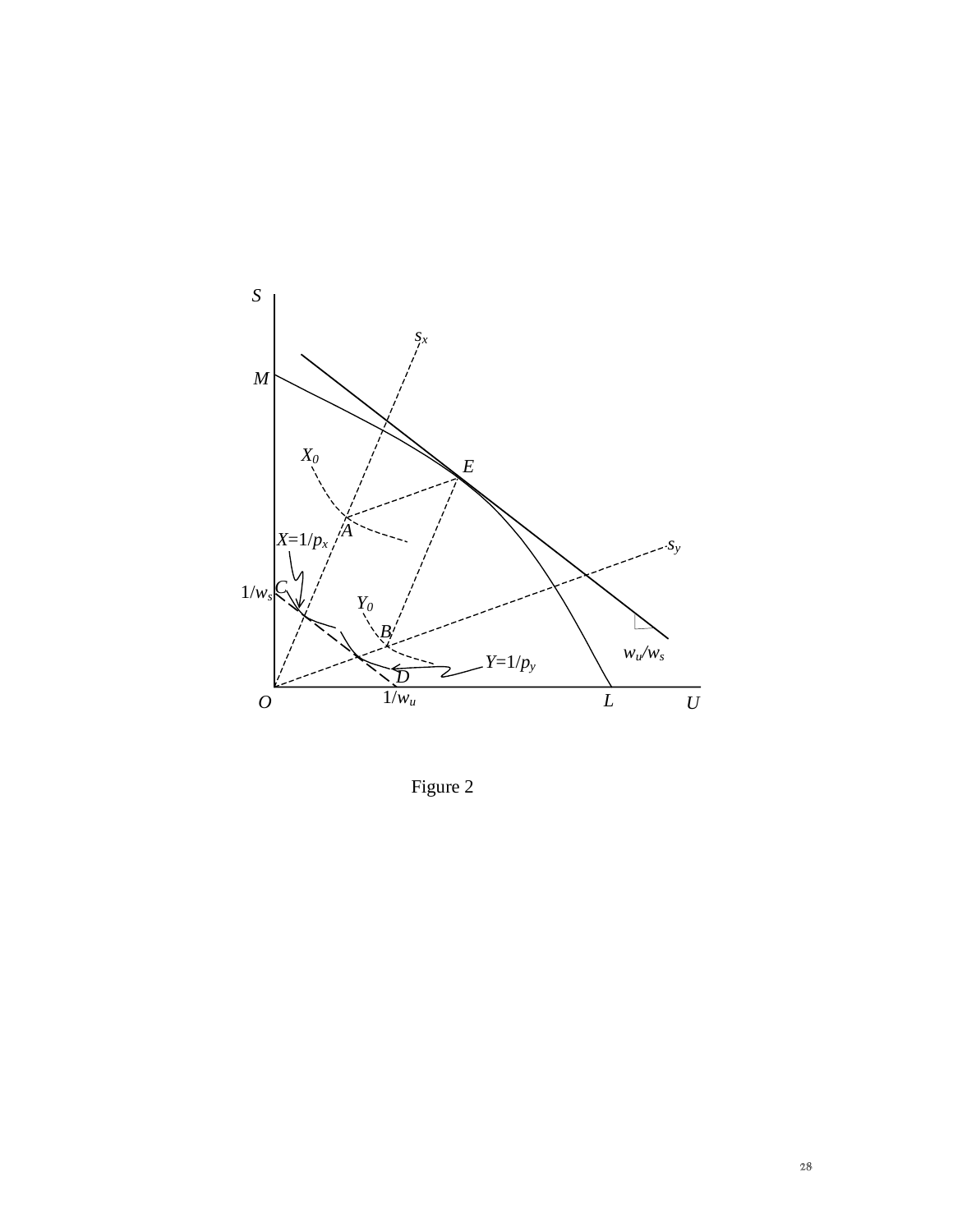

Figure 3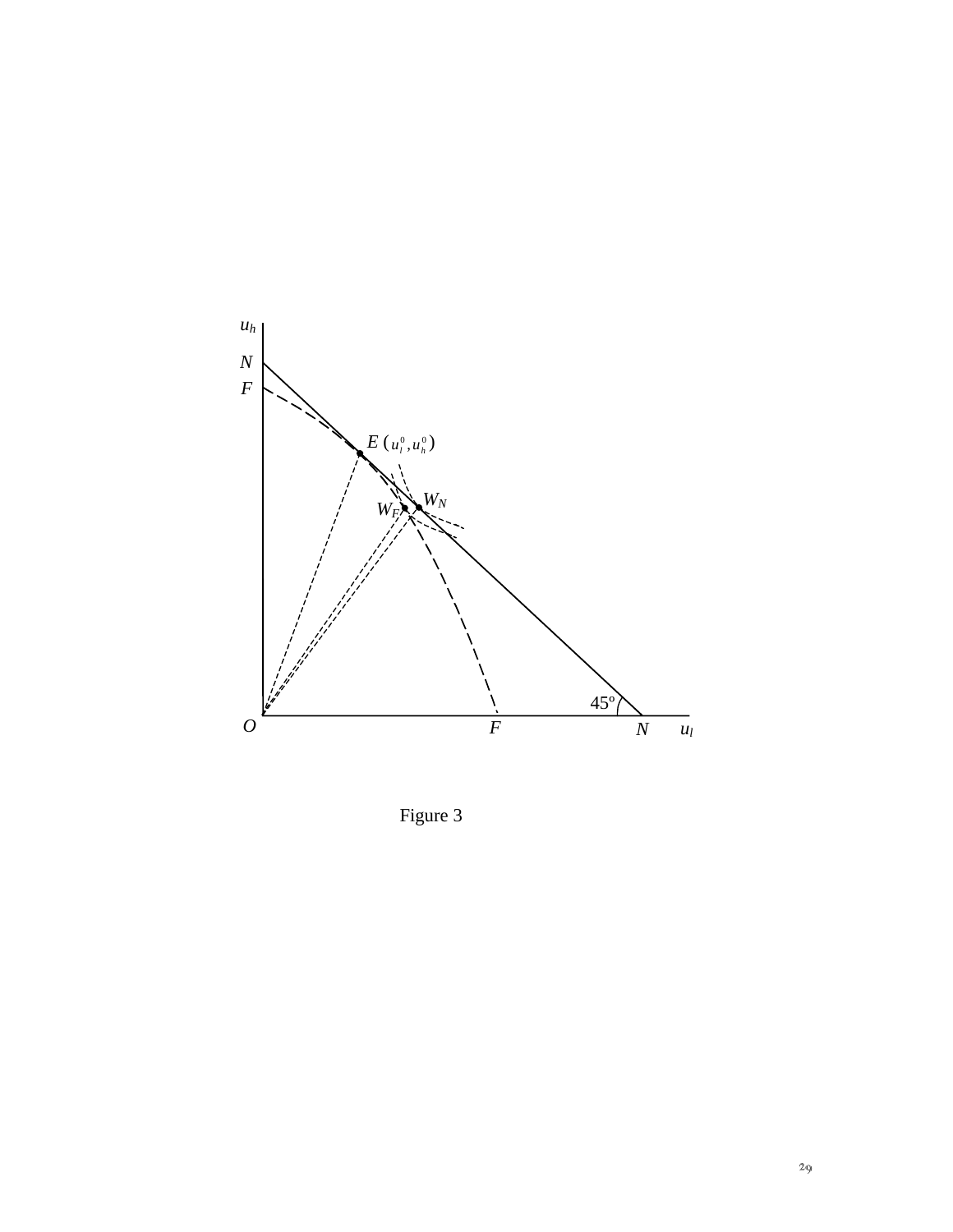

Figure 4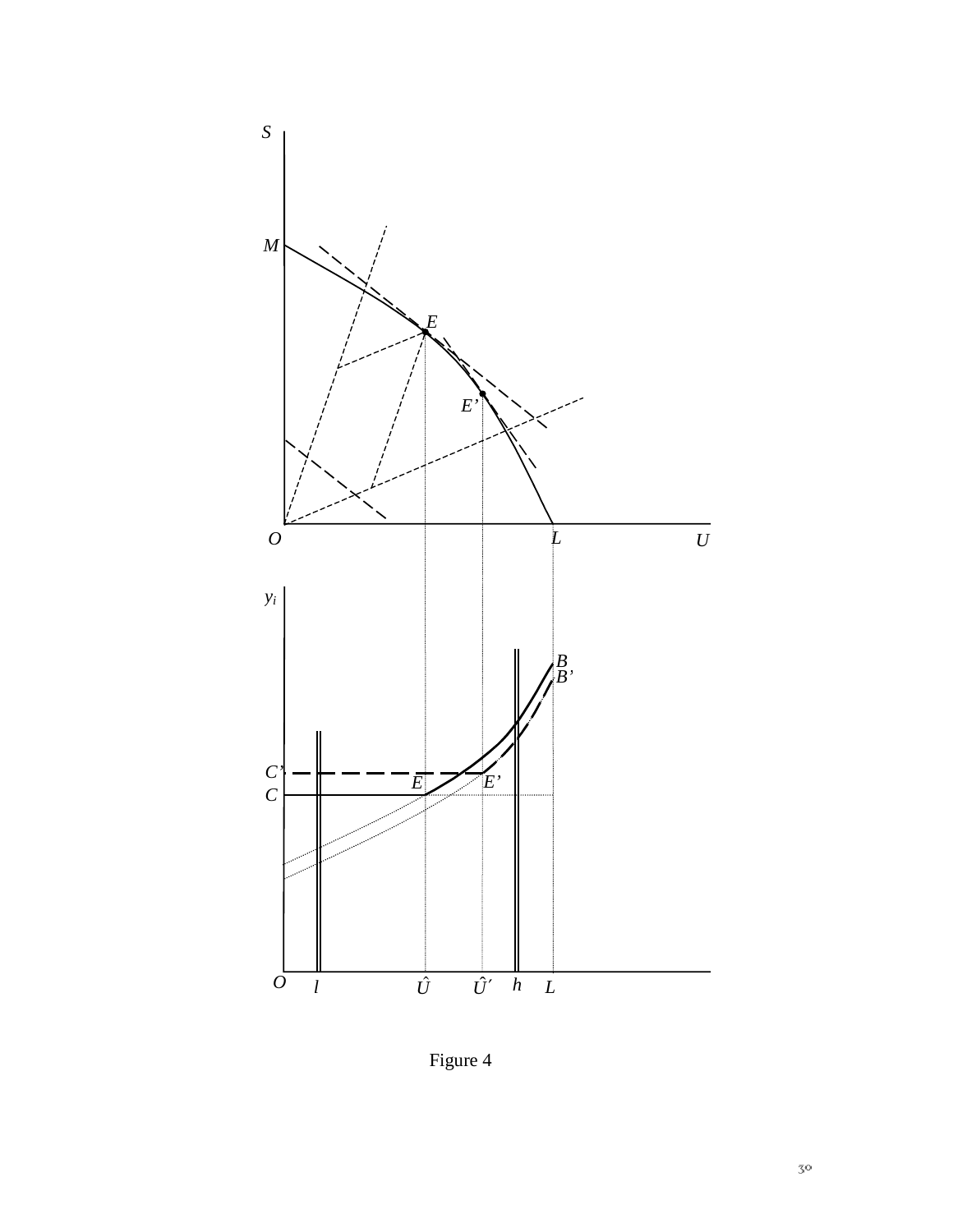

Figure 5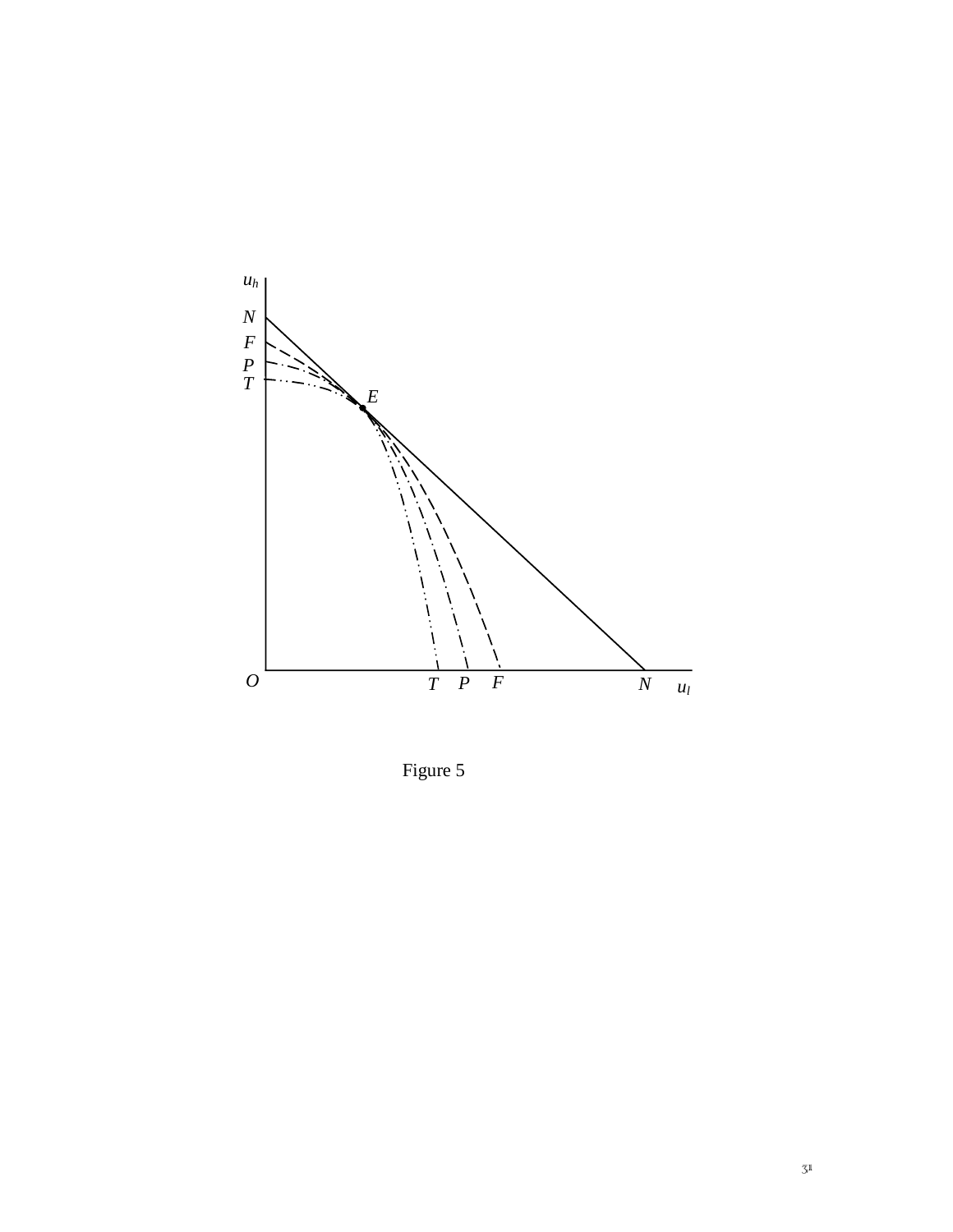